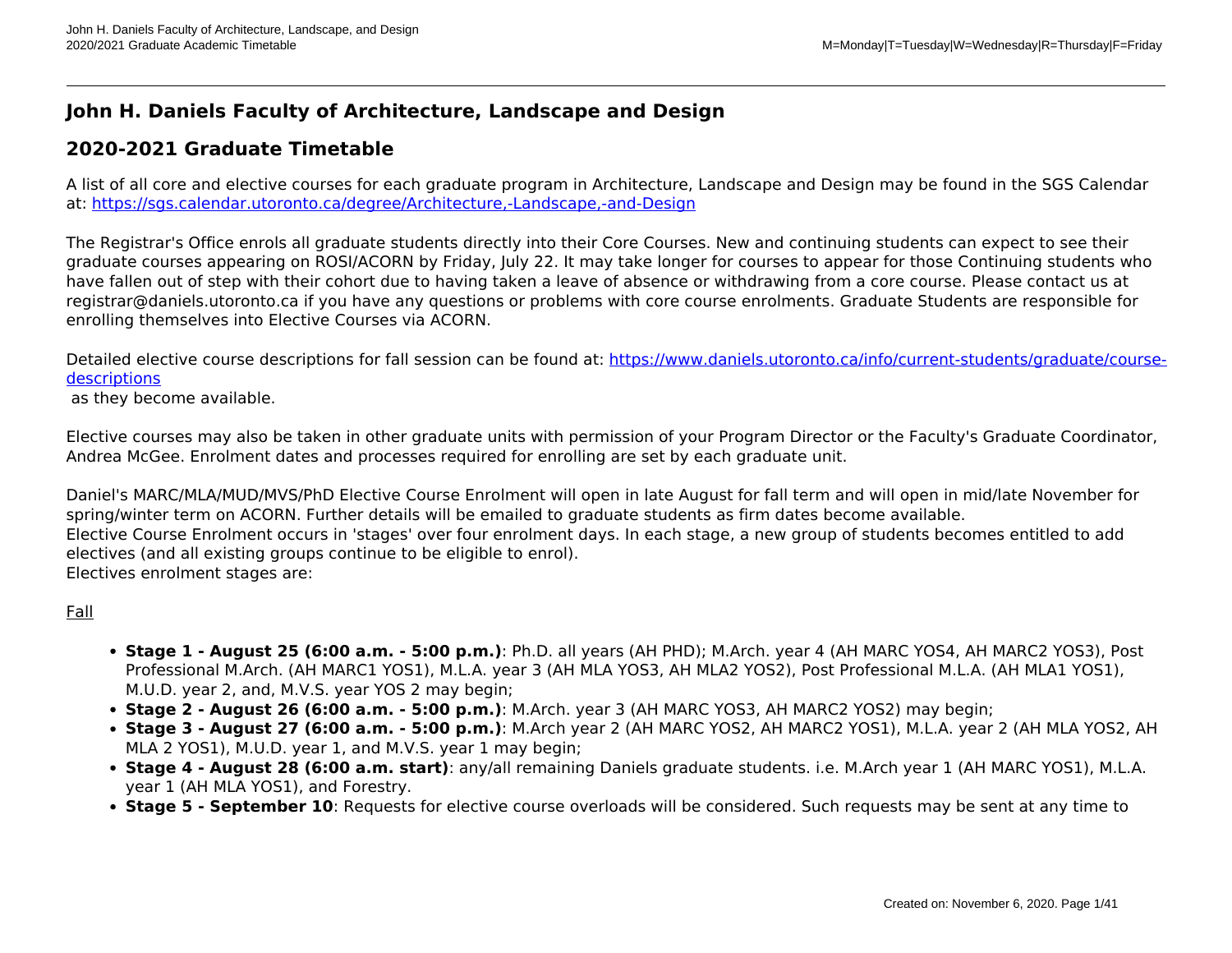registrar@daniels.utoronto.ca but will not be processed until Stage 5 begins. Please include your student number and graduate program in your email and 'Graduate Elective Course Overload Request' as your subject line.

Out of Faculty students may request enrolment in Daniels Electives using the SGS add/drop form and these enrolments will be considered following Stage 4. Please send your add/drop form with your home graduate unit approvals already complete at any time to registrar@daniels.utoronto.ca with 'Out of Faculty Course Add Request' in the subject line for review/processing by Daniels and make sure to include the email address for your own Graduate Administrator to whom we will return the approved form to.

### Winter

- **Stage 1 Monday, November 9 (6:00 a.m. 5:00 p.m.)**: Ph.D. all years (AH PHD); M.Arch. year 4 (AH MARC YOS4, AH MARC2 YOS3), Post Professional M.Arch. (AH MARC1 YOS1), M.L.A. year 3 (AH MLA YOS3, AH MLA2 YOS2), Post Professional M.L.A. (AH MLA1 YOS1), M.U.D. year 2, and, M.V.S. year YOS 2 may begin;
- **Stage 2 Tuesday, November 10 (6:00 a.m. 5:00 p.m.)**: M.Arch. year 3 (AH MARC YOS3, AH MARC2 YOS2) may begin;
- **Stage 3 Wednesday, November 11 (6:00 a.m. 5:00 p.m.)**: M.Arch year 2 (AH MARC YOS2, AH MARC2 YOS1), M.L.A. year 2 (AH MLA YOS2, AH MLA 2 YOS1), M.U.D. year 1, and M.V.S. year 1 may begin;
- **Stage 4 Thursday, November 12 (6:00 a.m. 5:00 p.m.)**: any/all remaining Daniels graduate students. i.e. M.Arch year 1 (AH MARC YOS1), M.L.A. year 1 (AH MLA YOS1), and Forestry.
- **Stage 5 Friday, November 13**: Requests for elective course overloads will start to be considered. Such requests may be sent at any time to registrar@daniels.utoronto.ca but will not be processed until Stage 5 begins. Please include your student number and graduate program in your email and 'Graduate Elective Course Overload Request' as your subject line. Out of Faculty students may request enrolment in Daniels Electives using the SGS add/drop form and these enrolments will only be considered following Stage 4. Please send your add/drop form with your home graduate unit approvals already complete at any time

to registrar@daniels.utoronto.ca with 'Out of Faculty Course Add Request' in the subject line for review/processing by Daniels and make sure to include the email address for your own Graduate Administrator to whom we will return the approved form to.

| Course Code | Course Title        | Section         | Day/Time | Instructor  | Enrollment<br>Controls                              |
|-------------|---------------------|-----------------|----------|-------------|-----------------------------------------------------|
| Fall - F    |                     |                 |          |             |                                                     |
| ALA4010HF   | <b>Field Course</b> | L9101<br>Online |          | Mason White | August 24 -<br>September 4 times<br>to be announced |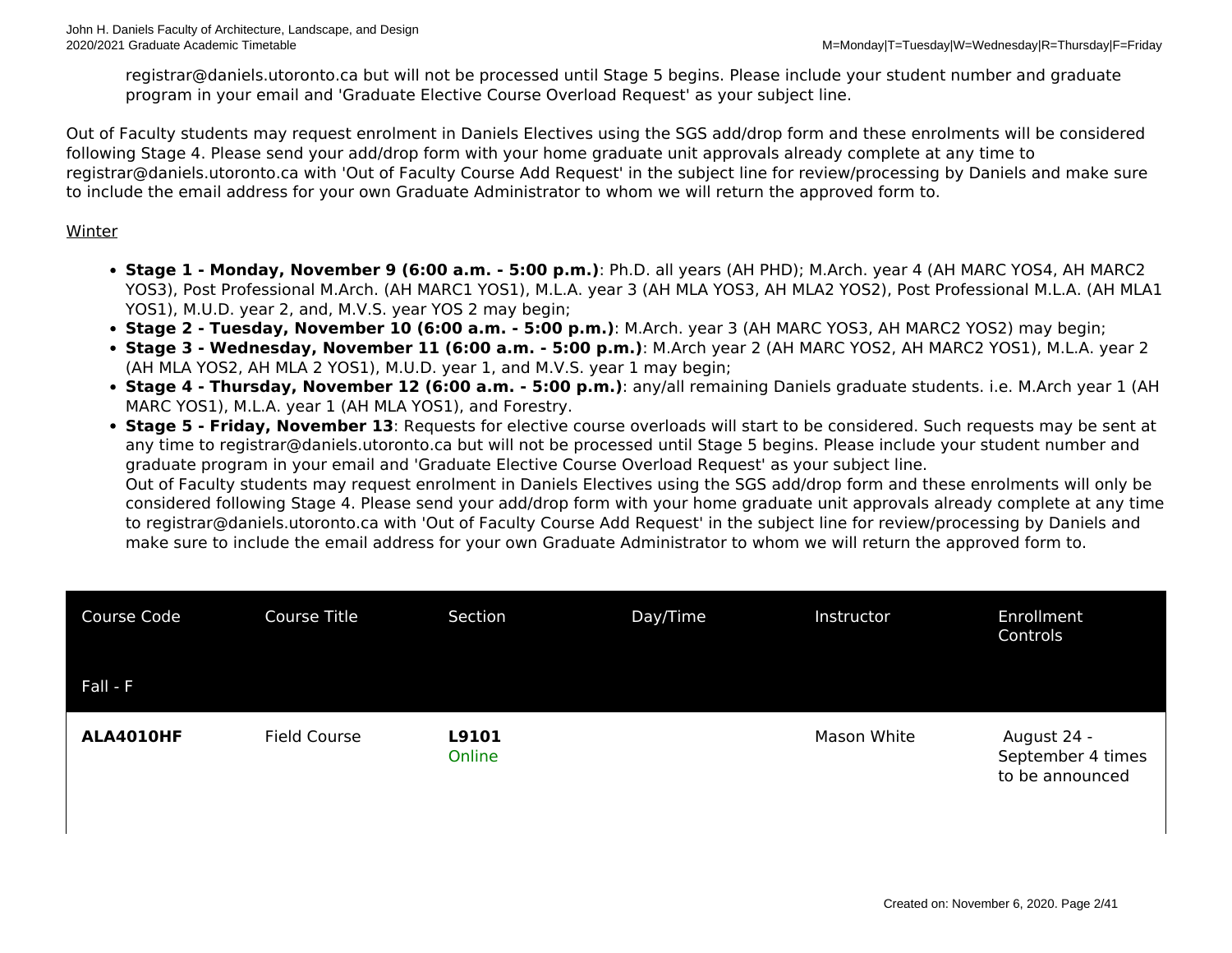John H. Daniels Faculty of Architecture, Landscape, and Design<br>2020/2021 Graduate Academic Timetable

| Course Code      | <b>Course Title</b>     | Section            | Day/Time     | Instructor       | Enrollment<br>Controls                                                                                                                                                                                     |
|------------------|-------------------------|--------------------|--------------|------------------|------------------------------------------------------------------------------------------------------------------------------------------------------------------------------------------------------------|
| <b>ALA4020HF</b> | Thesis Preparation      | L9101<br>Online    |              | Mason White      | August 24 -<br>September 4 times<br>to be announced                                                                                                                                                        |
| <b>ALA4021YF</b> | Thesis 1                | <b>Coordinator</b> |              | Mason White      |                                                                                                                                                                                                            |
|                  |                         | L9101<br>Online    |              | Adrian Phiffer   |                                                                                                                                                                                                            |
|                  |                         | L9102              |              | Maria Yablonina  |                                                                                                                                                                                                            |
|                  |                         | L9103              |              | Carol Moukheiber |                                                                                                                                                                                                            |
|                  |                         | L9104              |              | Jesse LeCavalier |                                                                                                                                                                                                            |
| <b>ALA4030HF</b> | Colloquium<br>Electives | L9101<br>Online    | R 9am - 12pm | Jesse LeCavalier | R Enrolment in this<br>class is restricted<br>to graduate<br>students in the<br>Post-Professional<br>(AH MARC1 and AH<br>MLA 1) degree<br>programs. AH PHD<br>students will be<br>enrolled in<br>ALD4030H. |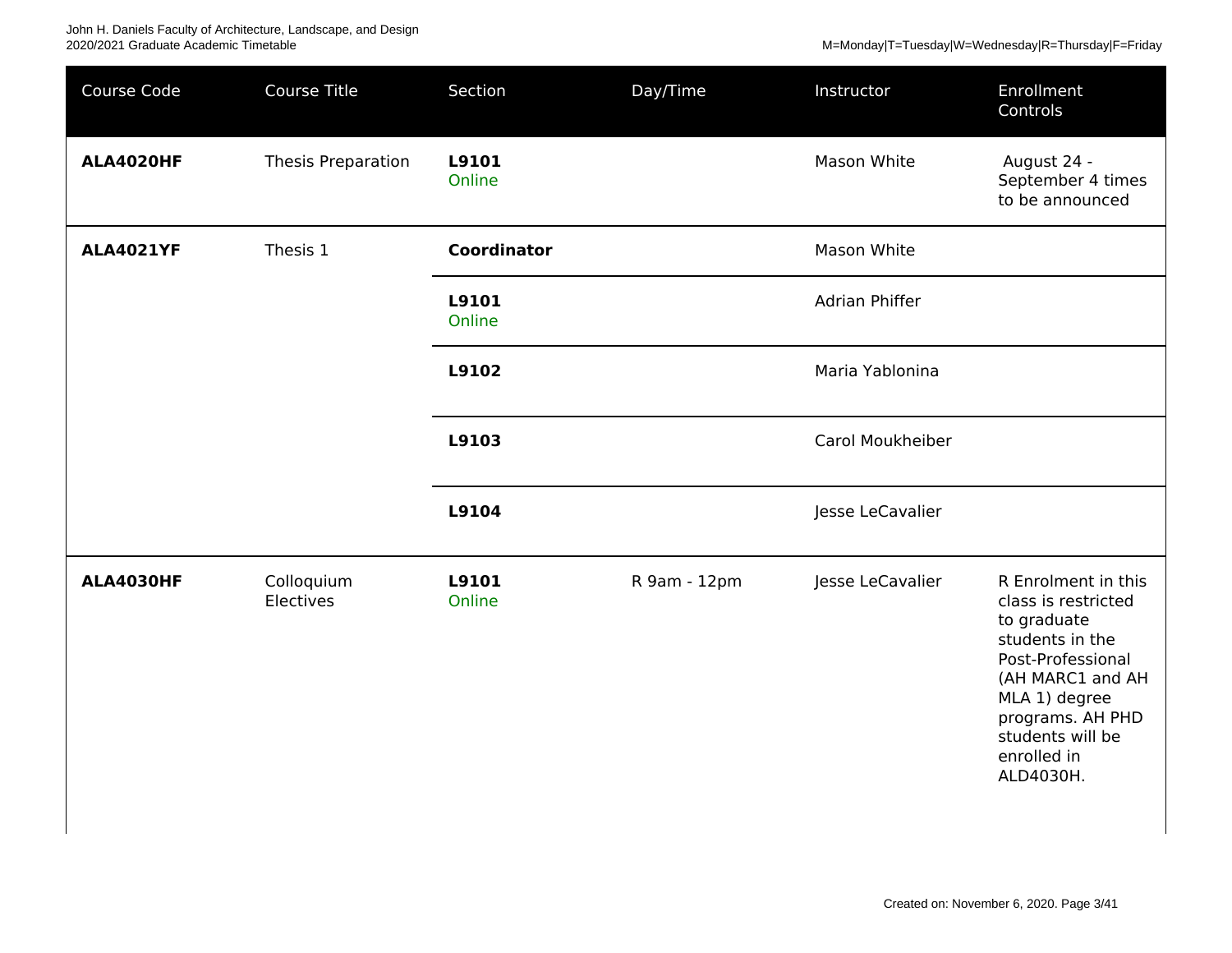John H. Daniels Faculty of Architecture, Landscape, and Design 2020/2021 Graduate Academic Timetable M=Monday|T=Tuesday|W=Wednesday|R=Thursday|F=Friday

| Course Code      | <b>Course Title</b>                    | Section            | Day/Time                                  | Instructor       | Enrollment<br>Controls                                                                                                                                                                                                       |
|------------------|----------------------------------------|--------------------|-------------------------------------------|------------------|------------------------------------------------------------------------------------------------------------------------------------------------------------------------------------------------------------------------------|
| <b>ALD4030HF</b> | <b>Doctoral Research</b><br>Colloquium | L9101<br>Online    | R 9am - 12pm                              | Jesse LeCavalier | R Enrolment in this<br>class is restricted<br>to graduate<br>students in the AH<br>PHD degree<br>program. Post-<br>Professional (AH<br>MARC1 and AH<br>MLA 1) degree<br>program students<br>will be enrolled in<br>ALA4030H. |
| <b>ARC1011YF</b> | Design Studio 1                        | <b>Coordinator</b> |                                           | Vivian Lee       |                                                                                                                                                                                                                              |
|                  |                                        | L9101<br>Online    | T 9am - 1pm, 2pm<br>$-6pm$<br>F 9am - 1pm | Vivian Lee       | All MARC students<br>are initially<br>enrolled in<br>LEC9999. The<br><b>Course Coordinator</b><br>will assign<br>students to<br>individual lecture<br>sections.                                                              |
|                  |                                        | L9102<br>Online    | T 2pm - 6pm, 9am<br>$-1pm$<br>F 9am - 1pm | Tei Carpenter    |                                                                                                                                                                                                                              |
|                  |                                        | L9103<br>Online    | T 2pm - 6pm, 9am<br>$-1pm$<br>F 9am - 1pm | Miles Gertler    |                                                                                                                                                                                                                              |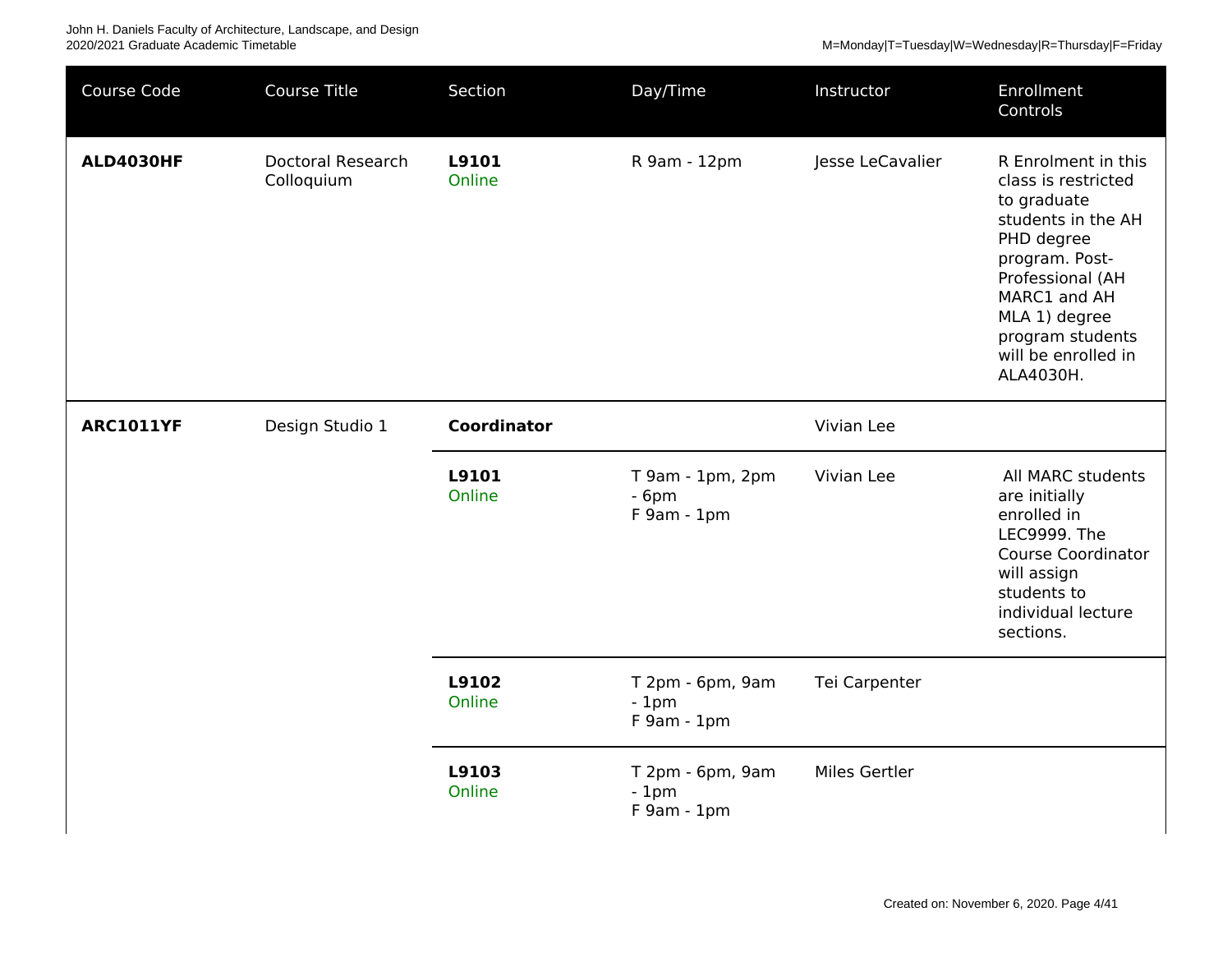| Course Code      | Course Title                                           | Section           | Day/Time                                  | Instructor       | Enrollment<br>Controls                                                   |
|------------------|--------------------------------------------------------|-------------------|-------------------------------------------|------------------|--------------------------------------------------------------------------|
|                  |                                                        | L9104<br>Online   | T 2pm - 6pm, 9am<br>$-1pm$<br>F 9am - 1pm | Sam Ghantous     |                                                                          |
|                  |                                                        | L9105<br>Online   | T 2pm - 6pm, 9am<br>$-1pm$<br>F 9am - 1pm | Aleris Rodgers   |                                                                          |
|                  |                                                        | L9106<br>Online   | T 2pm - 6pm, 9am<br>$-1pm$<br>F 9am - 1pm | Carol Moukheiber |                                                                          |
|                  |                                                        | L9107<br>Online   | T 2pm - 6pm, 9am<br>$-1pm$<br>F 9am - 1pm | Maria Denegri    |                                                                          |
| <b>ARC1021HF</b> | Visual<br>Communications<br>August 24 -<br>September 4 | L9101<br>Online   | M-F, 9am - 12pm                           | Miles Gertler    | August 24 -<br>September 4 -- MO-<br>FR daily - times to<br>be announced |
|                  |                                                        | <b>Tutorials:</b> |                                           |                  |                                                                          |
|                  |                                                        | T9101<br>Online   |                                           |                  |                                                                          |
|                  |                                                        | T9102<br>Online   |                                           |                  |                                                                          |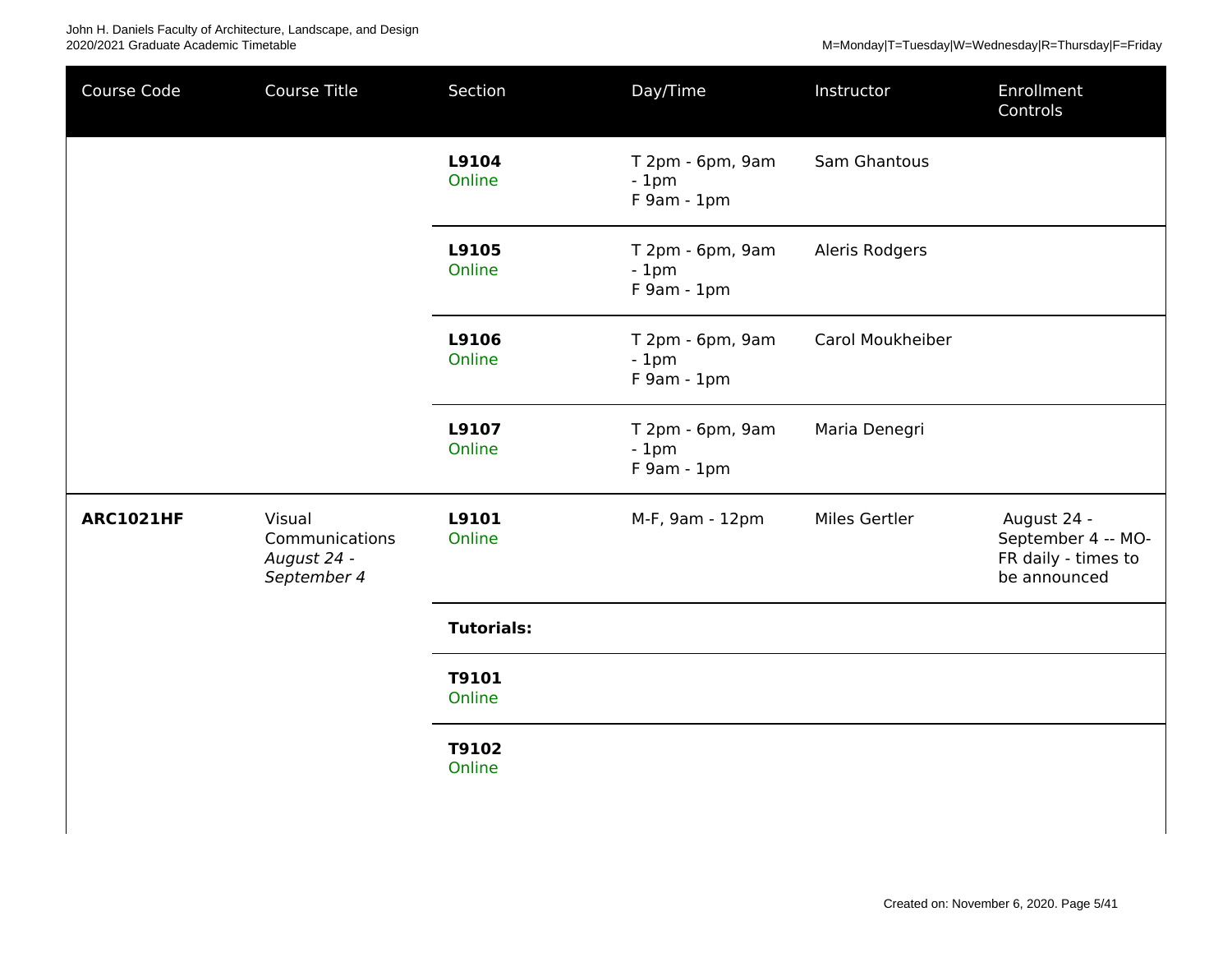John H. Daniels Faculty of Architecture, Landscape, and Design<br>2020/2021 Graduate Academic Timetable

| <b>ARC1022HF</b> | Design Technology<br>1                                                                           | L9101<br>Online    | W 9am - 12pm | Maria Yablonina  |  |
|------------------|--------------------------------------------------------------------------------------------------|--------------------|--------------|------------------|--|
| <b>ARC1031HF</b> | Historical<br>Perspectives on<br>Topics in<br>Architecture 1                                     | L9101<br>Online    | M 9am - 12pm | Christy Anderson |  |
| <b>ARC1041HF</b> | <b>Building Science 1:</b><br>Architecture in its<br>Technological-<br><b>Ecological Context</b> | L9101<br>Online    | R 9am - 12pm | <b>Ted Kesik</b> |  |
| <b>ARC2013YF</b> | Design Studio 3                                                                                  | <b>Coordinator</b> |              | Mason White      |  |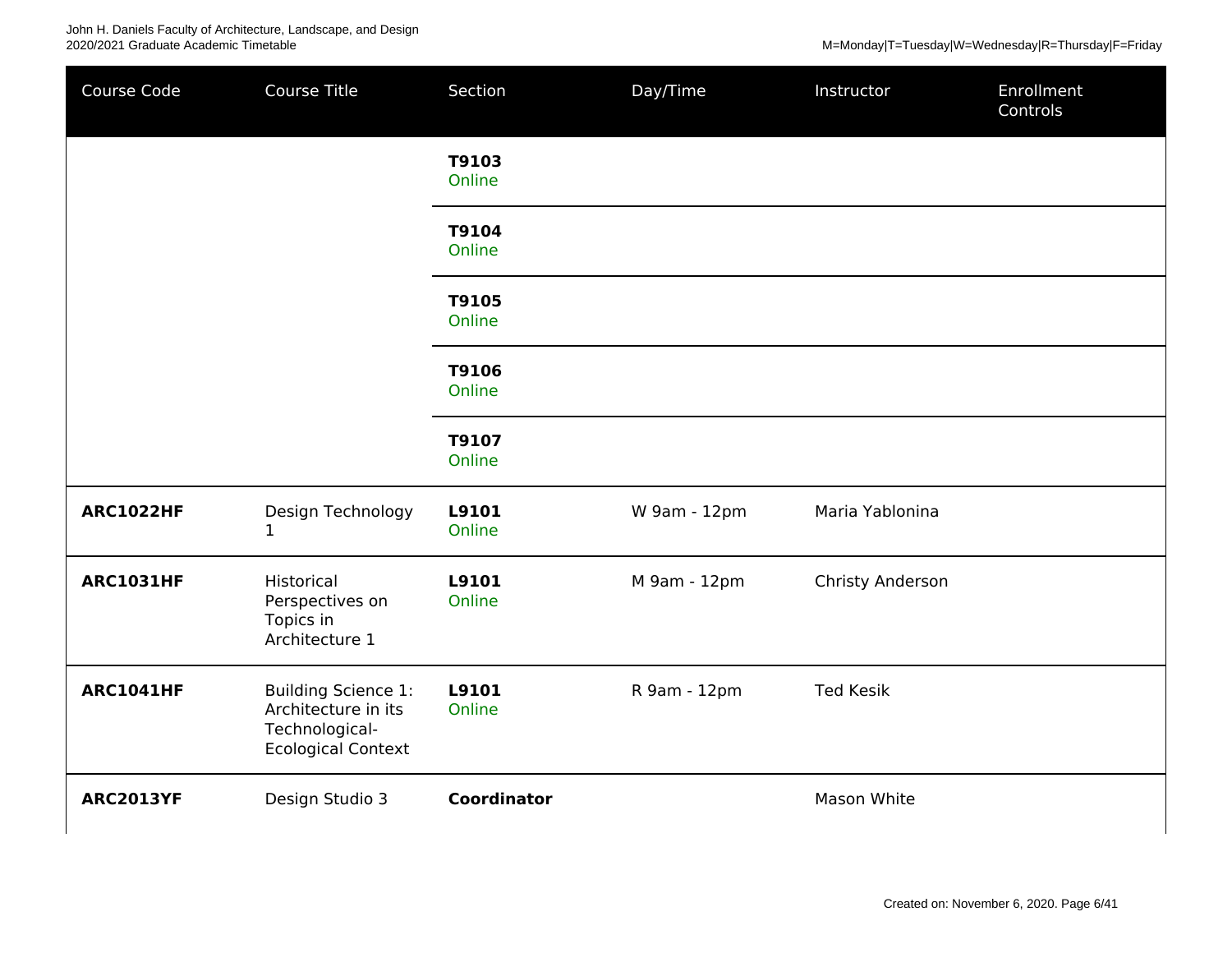| Course Code | Course Title | Section         | Day/Time                                  | Instructor              | Enrollment<br>Controls                                                                                                                                                 |
|-------------|--------------|-----------------|-------------------------------------------|-------------------------|------------------------------------------------------------------------------------------------------------------------------------------------------------------------|
|             |              | L9101<br>Online | M 2pm - 6pm, 9am<br>$-1pm$<br>R 2pm - 6pm | Jon Cummings            |                                                                                                                                                                        |
|             |              | L9102<br>Online | M 2pm - 6pm, 9am<br>$-1pm$<br>R 2pm - 6pm | Christos<br>Marcopoulos | All MARC students<br>are initially<br>enrolled in<br><b>LEC9999. The</b><br><b>Course Coordinator</b><br>will assign<br>students to<br>individual lecture<br>sections. |
|             |              | L9103<br>Online | M 2pm - 6pm, 9am<br>$-1pm$<br>R 2pm - 6pm | Aziza Chaouni           |                                                                                                                                                                        |
|             |              | L9104<br>Online | M 2pm - 6pm, 9am<br>$-1pm$<br>R 2pm - 6pm | Roberto Damiani         |                                                                                                                                                                        |
|             |              | L9105<br>Online | M 2pm - 6pm, 9am<br>$-1pm$<br>R 2pm - 6pm | Dina Sarhane            |                                                                                                                                                                        |
|             |              | L9106<br>Online | M 2pm - 6pm, 9am<br>$-1pm$<br>R 2pm - 6pm | Lisa Rapoport           |                                                                                                                                                                        |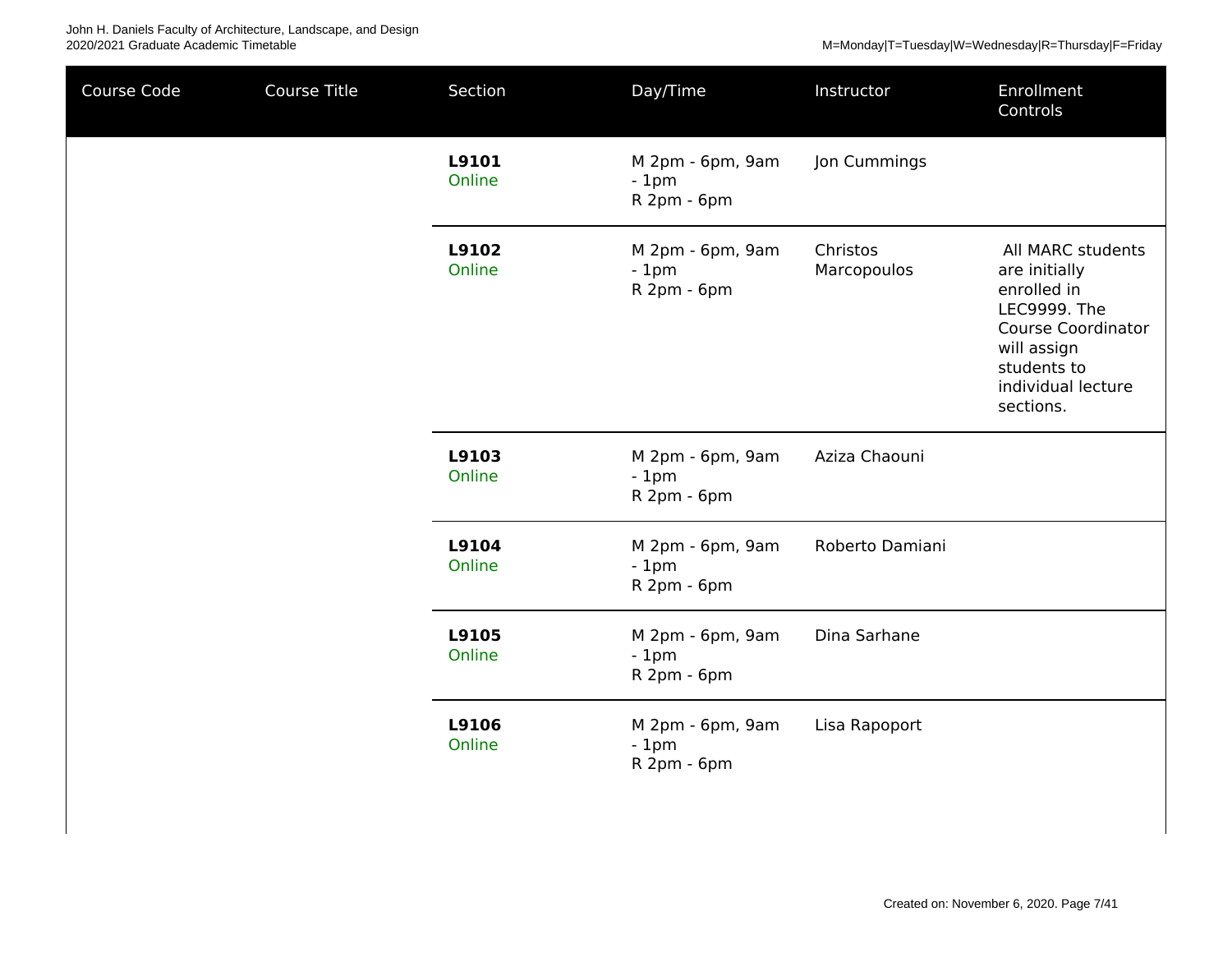| Course Code      | Course Title                                                  | Section         | Day/Time                                  | Instructor                     | Enrollment<br>Controls                                                   |
|------------------|---------------------------------------------------------------|-----------------|-------------------------------------------|--------------------------------|--------------------------------------------------------------------------|
|                  |                                                               | L9107<br>Online | M 2pm - 6pm, 9am<br>$-1pm$<br>R 2pm - 6pm | Monica Hutton                  |                                                                          |
|                  |                                                               | L9108<br>Online | M 9am - 1pm, 2pm<br>$-6pm$<br>R 2pm - 6pm | Mason White                    |                                                                          |
|                  |                                                               | L9109<br>Online | M 9am - 1pm, 2pm<br>$-6pm$<br>R 2pm - 6pm | Michael Piper                  |                                                                          |
| <b>ARC2017HF</b> | <b>Research Methods</b>                                       | L9101<br>Online | R 9am - 12pm                              | Jason Nguyen                   |                                                                          |
| <b>ARC2023HF</b> | Design Technology<br>$\overline{2}$                           | L9101<br>Online | W 9am - 12pm                              | Alstan Jakubiec                |                                                                          |
| <b>ARC2042HF</b> | Site Engineering<br>and Ecology<br>August 24 -<br>September 4 | L9101<br>Online | M-F, 9am - 12pm                           | <b>Francesco Martire</b>       | August 24 -<br>September 4 -- MO-<br>FR daily - times to<br>be announced |
| <b>ARC2043HF</b> | <b>Building Science,</b><br>Materials, and<br>Construction 1  | L9101<br>Online | W 12pm - 3pm                              | Bomani Khemet<br>Alex Lukachko |                                                                          |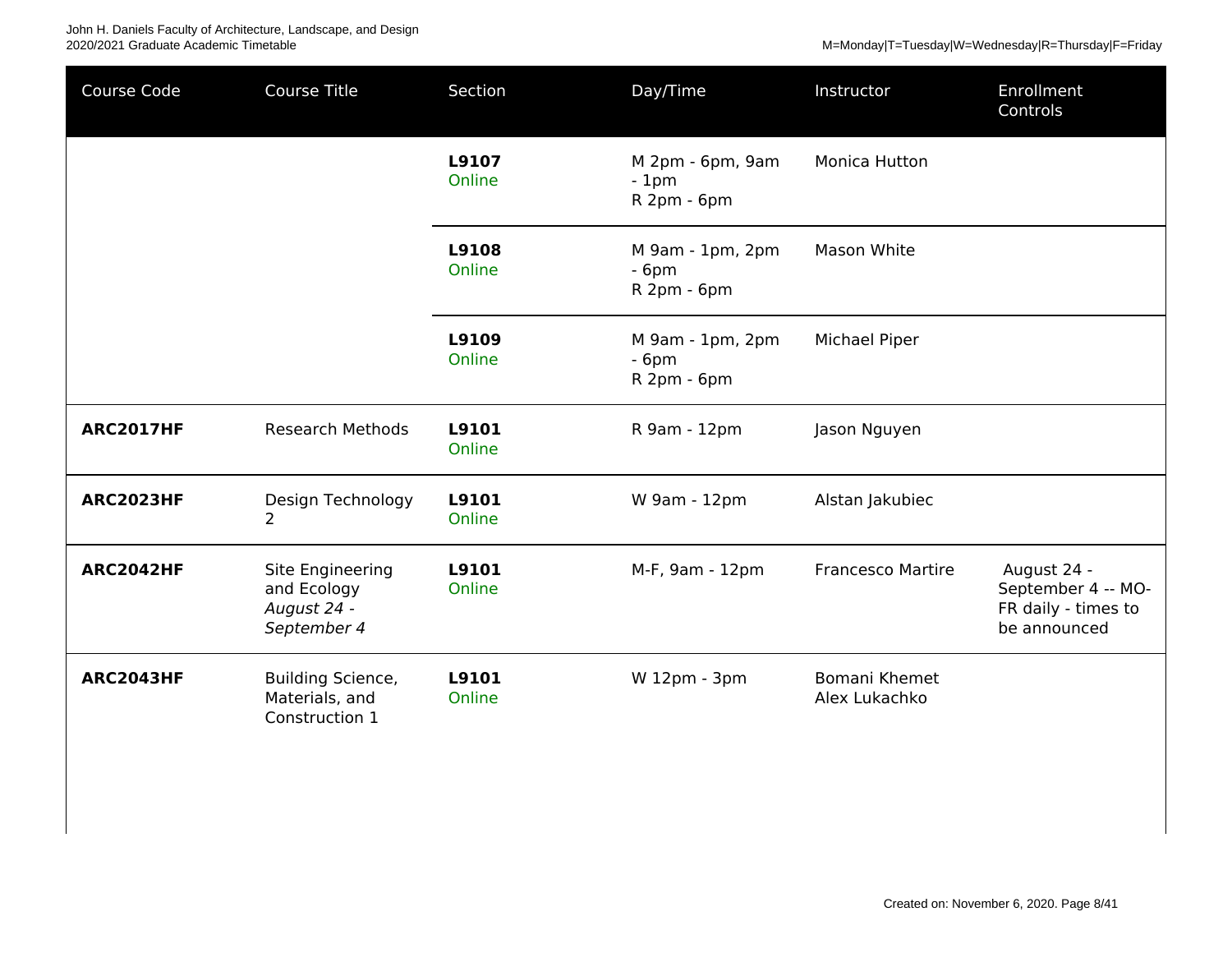| Course Code      | Course Title    | Section            | Day/Time     | Instructor        | Enrollment<br>Controls                                                                                  |
|------------------|-----------------|--------------------|--------------|-------------------|---------------------------------------------------------------------------------------------------------|
| <b>ARC2044HF</b> | Structures 1    | L9101<br>Online    | Asynchronous | Shannon Hilchie   | Students will be<br>responsible for up<br>to 3 hrs worth of<br>lecture content<br>each week.            |
|                  |                 | <b>Tutorials:</b>  |              |                   |                                                                                                         |
|                  |                 | T9101<br>Online    | Asynchronous |                   | Students should<br>plan for up to 2 hrs<br>worth of tutorial in<br>struction/availabilit<br>y each week |
| <b>ARC3017HF</b> | Thesis Research | <b>Coordinator</b> |              | Vivian Lee        |                                                                                                         |
|                  | and Preparation |                    |              |                   |                                                                                                         |
|                  |                 | L9101<br>Online    |              | Stephen Verderber |                                                                                                         |
|                  |                 | L9102<br>Online    |              | <b>TBA</b>        |                                                                                                         |
|                  |                 | L9103<br>Online    |              | Laura Miller      |                                                                                                         |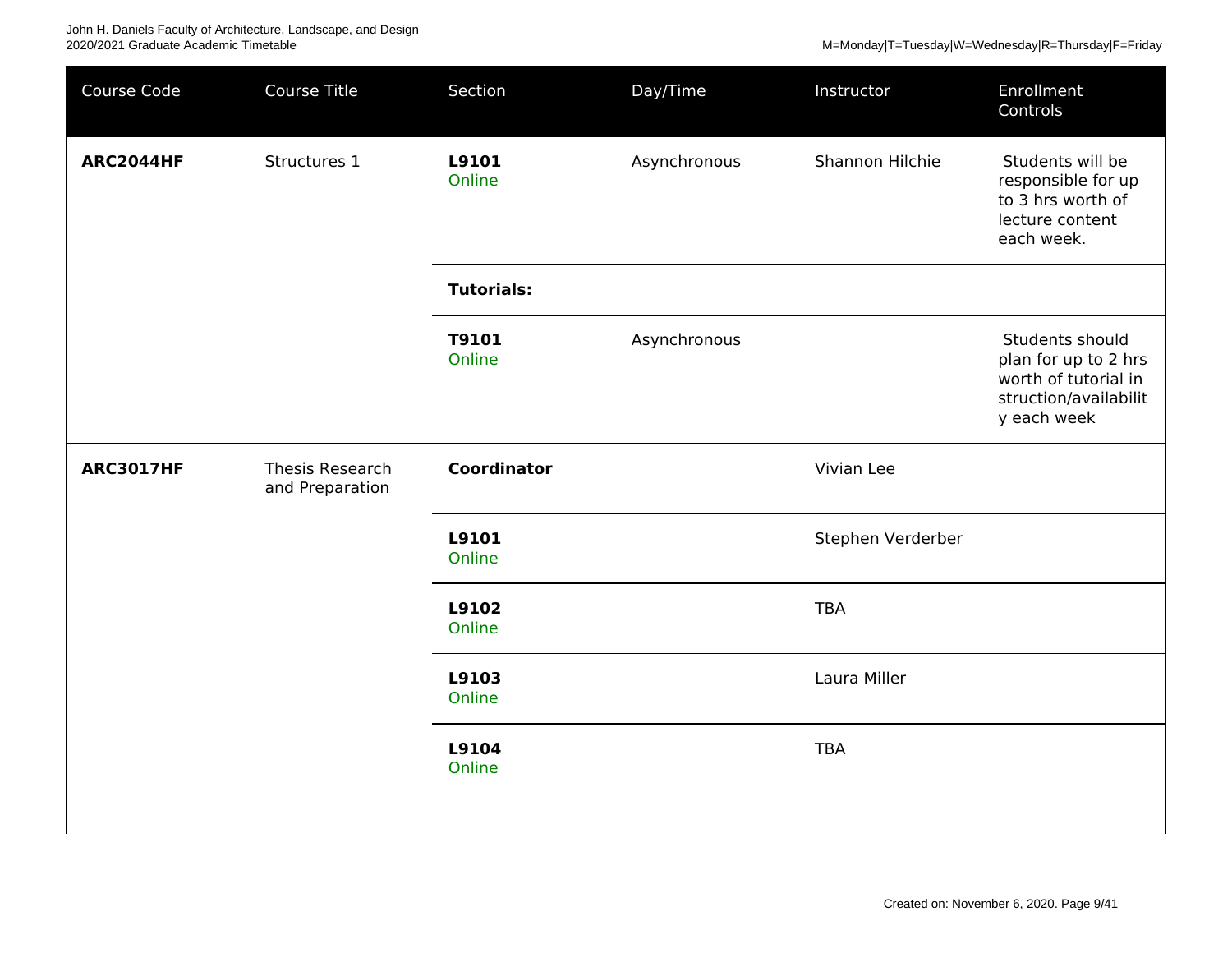| Course Code      | Course Title                                  | Section         | Day/Time                   | Instructor                                                     | Enrollment<br>Controls                                                                                                                                                      |
|------------------|-----------------------------------------------|-----------------|----------------------------|----------------------------------------------------------------|-----------------------------------------------------------------------------------------------------------------------------------------------------------------------------|
|                  |                                               | L9105<br>Online |                            | Lara Lesmes<br>Fredrik Hellberg                                |                                                                                                                                                                             |
|                  |                                               | L9106<br>Online |                            | George Baird                                                   |                                                                                                                                                                             |
|                  |                                               | L9107<br>Online |                            | Elisa Silva                                                    |                                                                                                                                                                             |
|                  |                                               | L9108<br>Online |                            | <b>Filipe Magalhaes</b><br>Ana Luisa Soares<br>Ahmed Belkhodja |                                                                                                                                                                             |
|                  |                                               | L9109<br>Online |                            | Kelly Doran                                                    |                                                                                                                                                                             |
|                  |                                               | L9110<br>Online |                            | <b>Gilles Saucier</b><br>Christian Joakim<br>Greg Neudorf      |                                                                                                                                                                             |
| <b>ARC3020YF</b> | Architectural<br>Design Studio:<br>Research 1 | L9101<br>Online | T 9am - 1pm, 2pm<br>$-6pm$ | Stephen Verderber                                              | All MARC students<br>are initially<br>enrolled in<br>LEC9999.<br>Following Option<br>Studio ballotting,<br>students are re-<br>assigned into<br>correct LECture<br>section. |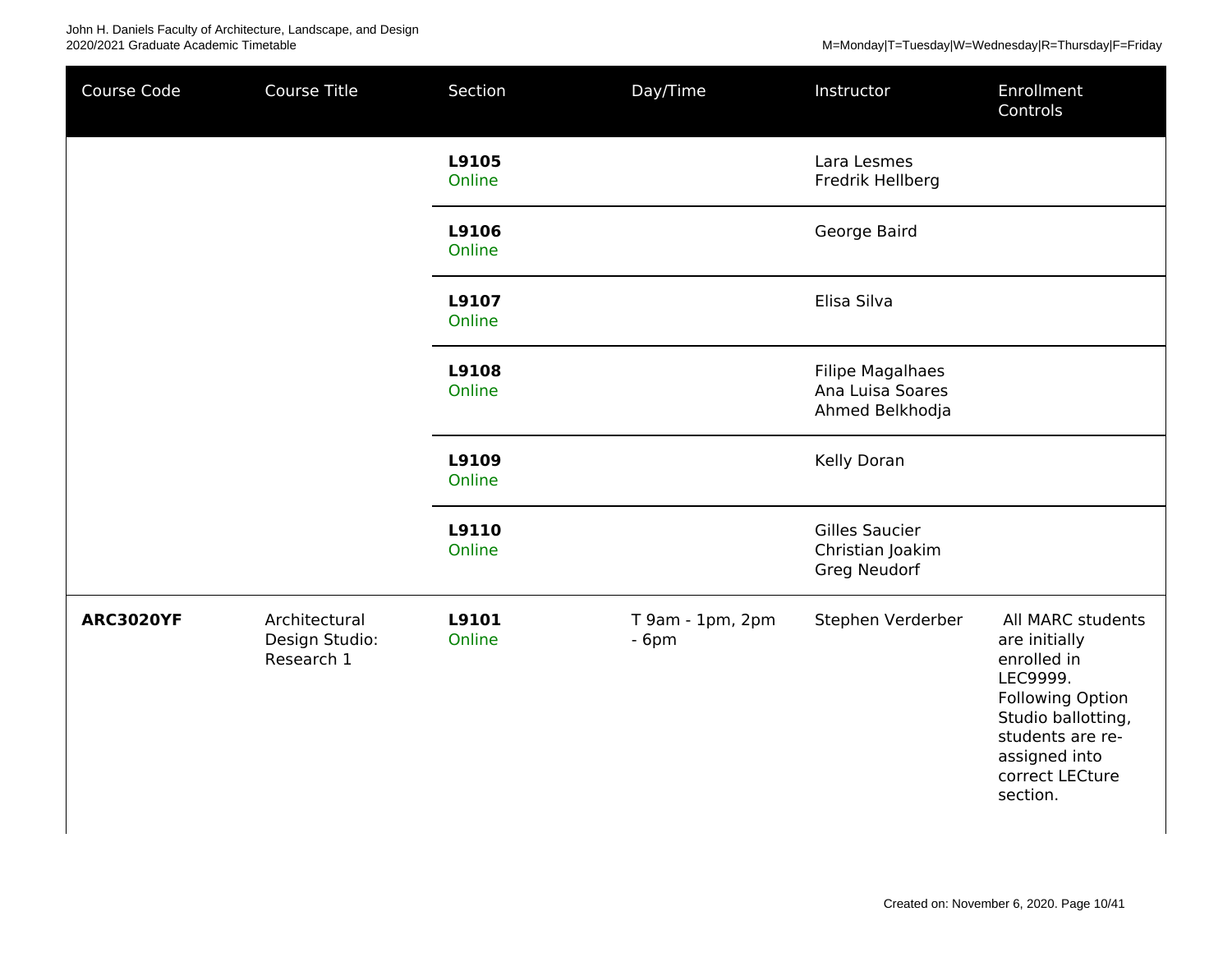| Course Code | Course Title | Section         | Day/Time                   | Instructor                                                     | <b>Enrollment</b><br>Controls |
|-------------|--------------|-----------------|----------------------------|----------------------------------------------------------------|-------------------------------|
|             |              | L9102<br>Online | T 9am - 1pm, 2pm<br>$-6pm$ | <b>TBA</b>                                                     |                               |
|             |              | L9103<br>Online | T 9am - 1pm, 2pm<br>$-6pm$ | Laura Miller                                                   |                               |
|             |              | L9104<br>Online | T 9am - 1pm, 2pm<br>$-6pm$ | <b>TBA</b>                                                     |                               |
|             |              | L9105<br>Online | T 9am - 1pm, 2pm<br>$-6pm$ | Lara Lesmes<br>Fredrik Hellberg                                |                               |
|             |              | L9106<br>Online | T 9am - 1pm, 2pm<br>$-6pm$ | George Baird                                                   |                               |
|             |              | L9107<br>Online | T 9am - 1pm, 2pm<br>$-6pm$ | Elisa Silva                                                    |                               |
|             |              | L9108<br>Online | T 2pm - 6pm, 9am<br>$-1pm$ | <b>Filipe Magalhaes</b><br>Ahmed Belkhodja<br>Ana Luisa Soares |                               |
|             |              | L9109<br>Online | T 2pm - 6pm, 9am<br>$-1pm$ | Kelly Doran                                                    |                               |
|             |              | L9110<br>Online | T 9am - 1pm, 2pm<br>$-6pm$ | <b>Gilles Saucier</b><br>Christian Joakim<br>Greg Neudorf      |                               |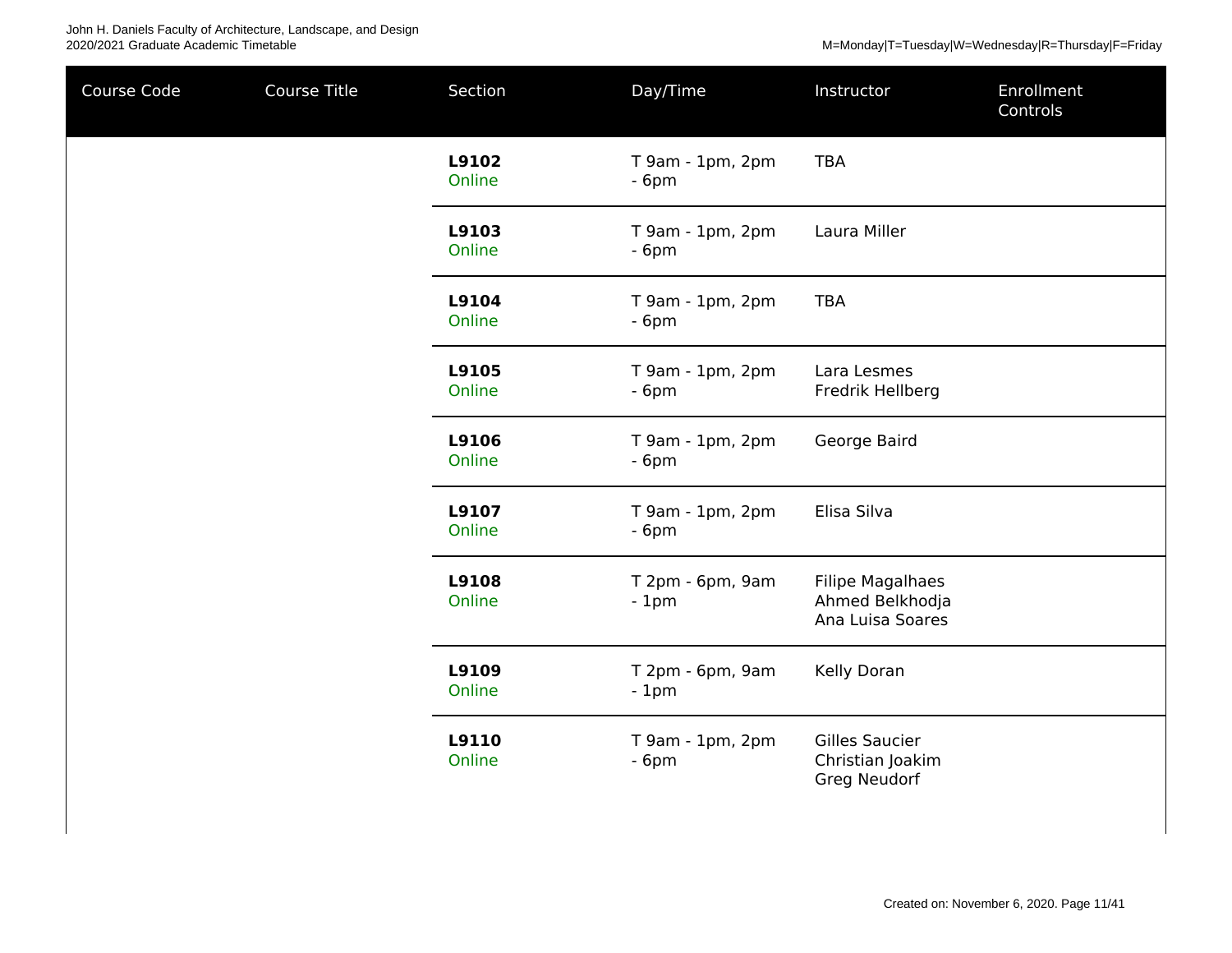| Course Code      | <b>Course Title</b>                                                                                                        | Section         | Day/Time     | Instructor                | Enrollment<br>Controls                                |
|------------------|----------------------------------------------------------------------------------------------------------------------------|-----------------|--------------|---------------------------|-------------------------------------------------------|
| <b>ARC3051HF</b> | Professional<br>Practice 1                                                                                                 | L9101<br>Online | W 12pm - 3pm | Diarmuid Nash             |                                                       |
| <b>ARC3103HF</b> | Elective - Selected<br>Topics in Urban<br>Design<br><b>Crisis Management</b><br>in Cities of the<br>Global South           | L9101<br>Online | F 12pm - 3pm | Hind Ottmani              | P                                                     |
| <b>ARC3104HF</b> | Elective - Selected<br>Topics in Urban<br>Design<br>Simulation and<br>Subjectivity                                         | L9101<br>Online | R 6pm - 9pm  | Paul Howard<br>Harrison   | P Elective -- see<br>page 1 for<br>enrolment details. |
| <b>ARC3200HF</b> | Elective - Selected<br><b>Topics in Advanced</b><br>Computer<br>Applications<br><b>Building</b><br>Information<br>Modeling | L9101<br>Online | M 3pm - 6pm  | Salman Khalili-<br>Araghi | P Elective - see<br>page 1 for dates<br>and details.  |
| <b>ARC3303HF</b> | Elective - Selected<br>Topics in<br>Architectural<br><b>History and Theory</b><br>Crafting, a Future                       | L9101<br>Online | M 6pm - 9pm  | <b>Tara Bissett</b>       | P Elective - see<br>page 1 for dates<br>and details.  |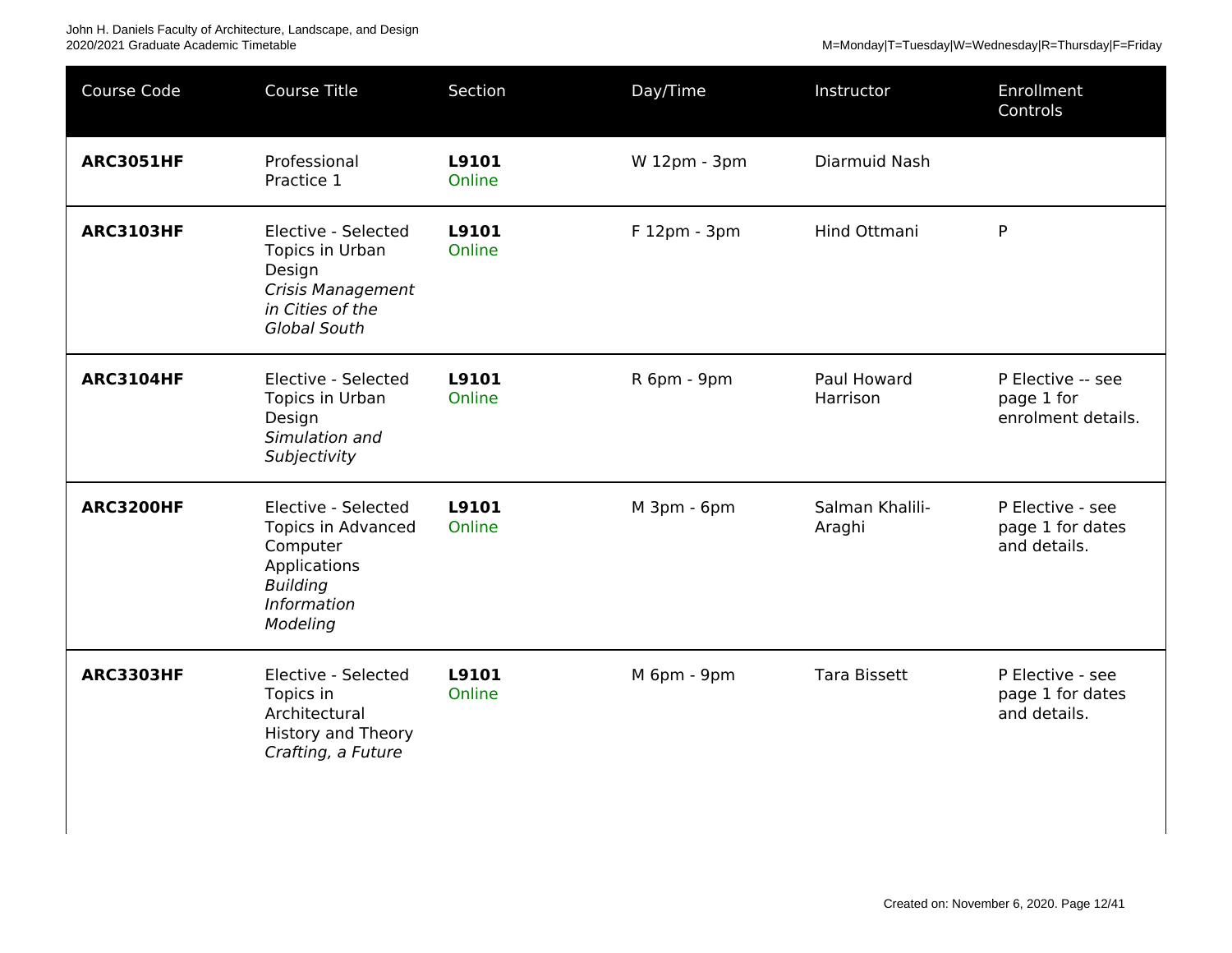| Course Code      | Course Title                                                                                                                                                                                                       | Section         | Day/Time     | Instructor                  | Enrollment<br>Controls                               |
|------------------|--------------------------------------------------------------------------------------------------------------------------------------------------------------------------------------------------------------------|-----------------|--------------|-----------------------------|------------------------------------------------------|
| <b>ARC3305HF</b> | Elective - Selected<br>Topics in<br>Architectural<br><b>History and Theory</b><br>Destructive<br>Creativity: Modern<br><b>Architecture Since</b><br>the Beginning of<br>the Great<br>Acceleration,<br>1945-present | L9101<br>Online | F 9am - 12pm | Hans (Johannes)<br>Ibelings | P Elective - see<br>page 1 for dates<br>and details. |
| <b>ARC3309HF</b> | Elective - Selected<br>Topics in<br>Architectural<br><b>History and Theory</b><br>Form and Meaning,<br>Classicism and<br>Slavery                                                                                   | L9101<br>Online | F 9am - 12pm | Peter Sealy                 | P Elective - see<br>page 1 for dates<br>and details. |
| <b>ARC3324HF</b> | Elective - Selected<br>Topics in<br>Architectural<br><b>History and Theory</b><br>Parallel<br><b>Modernities</b>                                                                                                   | L9101<br>Online | T 6pm - 9pm  | Elisa Silva                 | P Elective - see<br>page 1 for dates<br>and details. |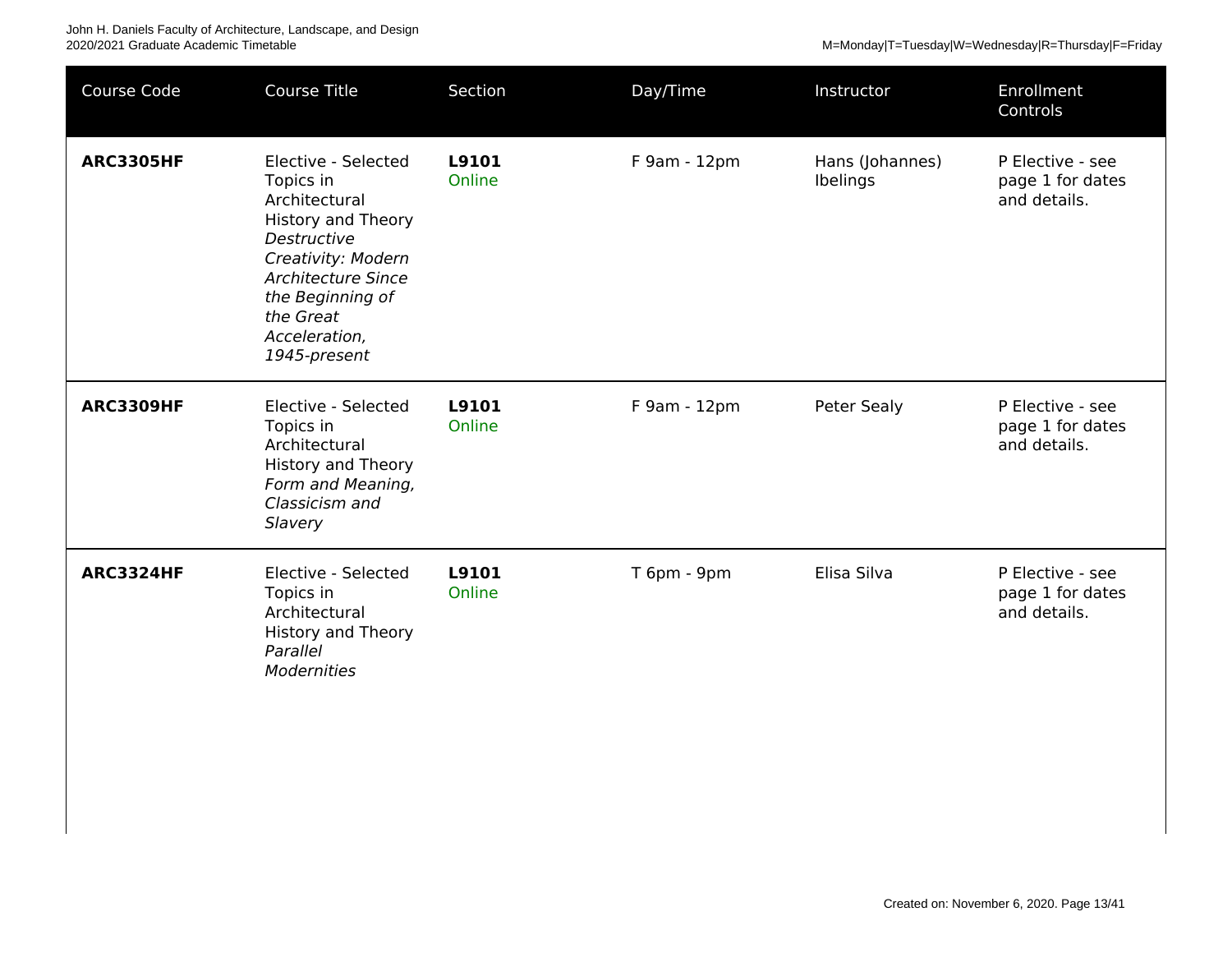| Course Code      | <b>Course Title</b>                                                                                                                        | Section         | Day/Time     | Instructor                     | Enrollment<br>Controls                               |
|------------------|--------------------------------------------------------------------------------------------------------------------------------------------|-----------------|--------------|--------------------------------|------------------------------------------------------|
| <b>ARC3325HF</b> | Elective - Selected<br>Topics in<br>Architectural<br>History and Theory<br>Architecture,<br>Infrastructure, and<br>the Global<br>Imaginary | L9101<br>Online | W 6pm - 9pm  | Mary Louise<br>Lobsinger       | P Elective - see<br>page 1 for dates<br>and details. |
| <b>ARC3400HF</b> | Elective - Selected<br>Topics in<br>Architecture and<br>Technology<br>Wood-Frame<br>Construction<br>Technology                             | L9101<br>Online | W 3pm - 6pm  | <b>Ted Kesik</b>               | P Elective - see<br>page 1 for dates<br>and details. |
| <b>ARC3403HF</b> | Elective - Selected<br>Topics in<br>Architecture and<br>Technology<br>Acoustic<br>Architecture                                             | L9101<br>Online | F 3pm - 6pm  | <b>Brady Peters</b>            | P Elective - see<br>page 1 for dates<br>and details. |
| <b>ARC3405HF</b> | Elective - Selected<br>Topics in<br>Architecture and<br>Technology<br>When Structure is<br>Architecture                                    | L9101<br>Online | R 9am - 12pm | Shannon Hilchie<br>Dave Bowick | P Elective - see<br>page 1 for dates<br>and details. |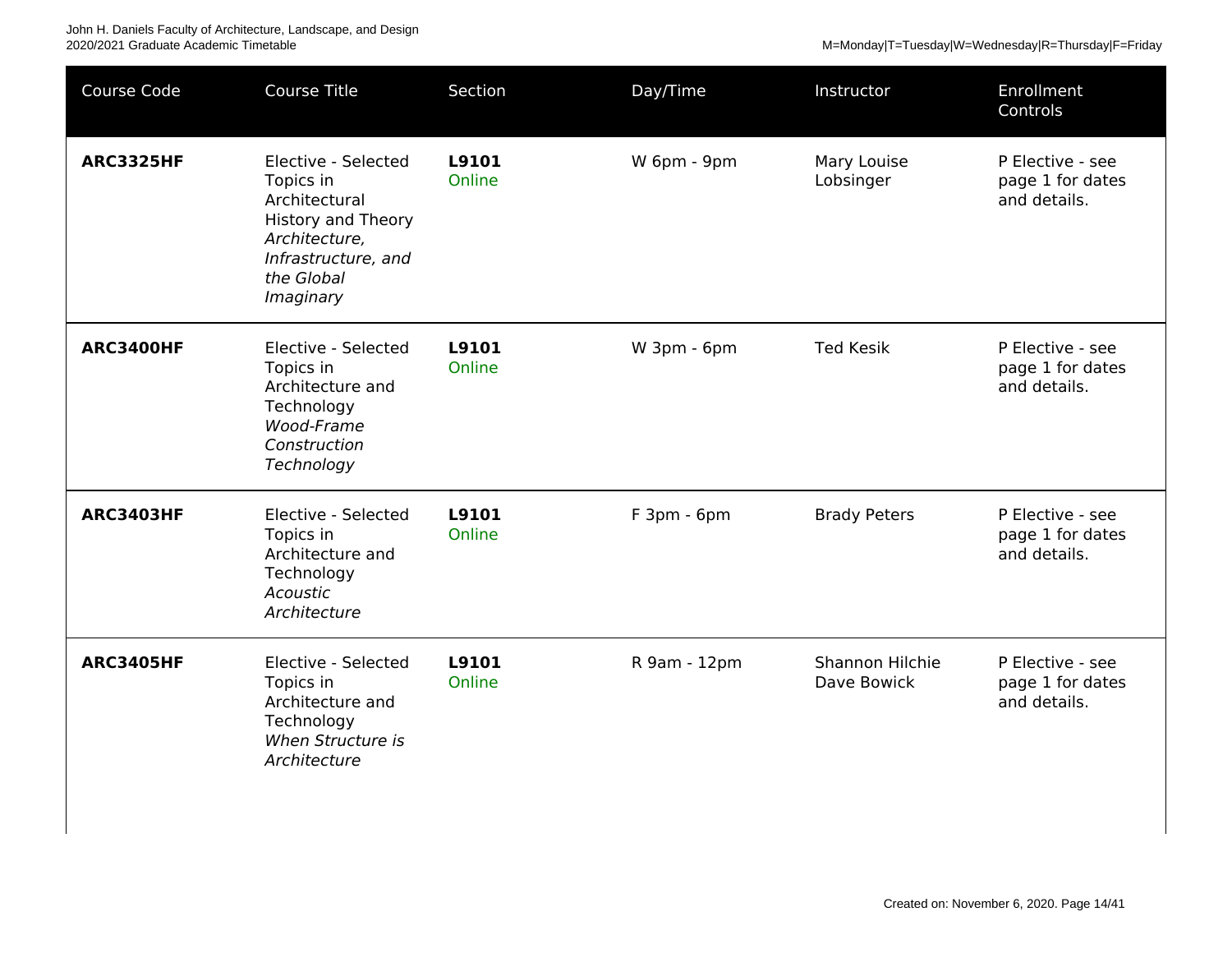John H. Daniels Faculty of Architecture, Landscape, and Design<br>2020/2021 Graduate Academic Timetable

M=Monday|T=Tuesday|W=Wednesday|R=Thursday|F=Friday

| Course Code      | <b>Course Title</b>                                                                                                                                   | Section         | Day/Time     | Instructor        | Enrollment<br>Controls                               |
|------------------|-------------------------------------------------------------------------------------------------------------------------------------------------------|-----------------|--------------|-------------------|------------------------------------------------------|
| <b>ARC3600HF</b> | Elective - Selected<br>Topics in the<br><b>History and Theory</b><br>of Architecture and<br>Health<br>Health and the<br><b>Built Environment</b>      | L9101<br>Online | W 7pm - 10pm | Stephen Verderber | P Elective - see<br>page 1 for dates<br>and details. |
| <b>ARC3701HF</b> | Elective - Selected<br>Topics in<br>Architecture<br>Icons and<br><b>Iconoclasts</b>                                                                   | L9101<br>Online | F 3pm - 6pm  | John Shnier       | P Elective - see<br>page 1 for dates<br>and details. |
| <b>ARC3702HF</b> | Elective - Selected<br>Topics in<br>Architecture<br>Designing for the<br>99% - Models of<br>Architectural<br><b>Practice for Social</b><br>Engagement | L9101<br>Online |              | Aziza Chaouni     | P Elective - see<br>page 1 for dates<br>and details. |
| <b>ARC3711HF</b> | Elective - Selected<br>Topics in<br>Architecture<br>Repetition                                                                                        | L9101<br>Online | T 6pm - 9pm  | Adrian Phiffer    | P Elective - see<br>page 1 for dates<br>and details. |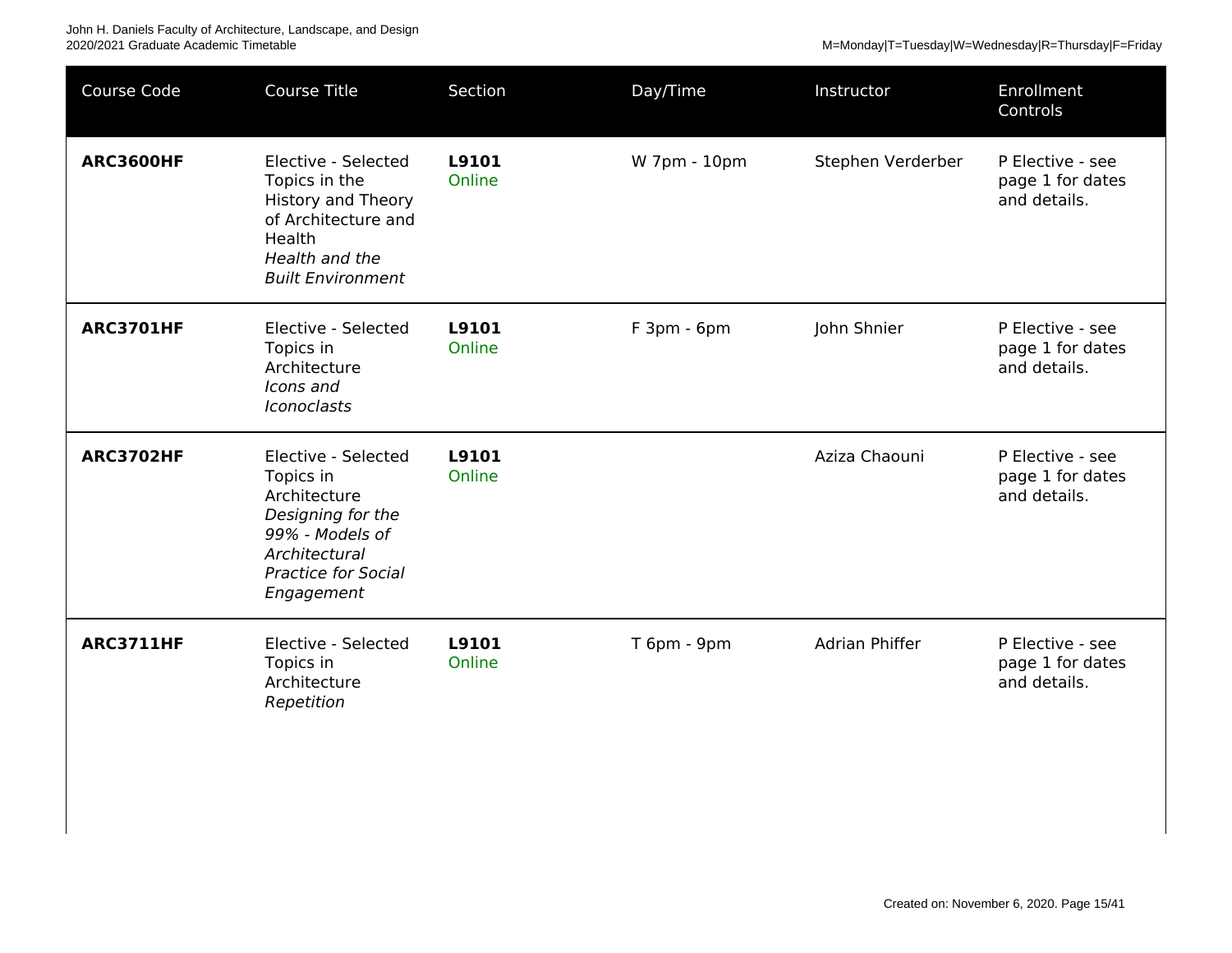| Course Code      | Course Title                                                                                                  | Section         | Day/Time    | Instructor     | Enrollment<br>Controls                                                                                                                                   |
|------------------|---------------------------------------------------------------------------------------------------------------|-----------------|-------------|----------------|----------------------------------------------------------------------------------------------------------------------------------------------------------|
| <b>ARC3715HF</b> | Elective - Selected<br>Topics in<br>Architecture<br>Discard Culture -<br><b>How Waste Shapes</b><br>The World | L9101<br>Online | R 6pm - 9pm | J. Peter King  | P Elective - see<br>page 1 for dates<br>and details.                                                                                                     |
| <b>ARC4018YF</b> | Architectural<br>Design Studio 7:<br>Thesis                                                                   | L9101<br>Online |             | Adrian Phiffer | <b>MARC</b> students<br>are are assigned<br>into the LECture<br>section which<br>matches their<br>Research Studio<br>assignment in the<br>previous year. |
|                  |                                                                                                               | L9102<br>Online |             | <b>TBA</b>     |                                                                                                                                                          |
|                  |                                                                                                               | L9103<br>Online |             | Laura Miller   |                                                                                                                                                          |
|                  |                                                                                                               | L9105<br>Online |             | Robert Levit   |                                                                                                                                                          |
|                  |                                                                                                               | L9106<br>Online |             | John Shnier    |                                                                                                                                                          |
|                  |                                                                                                               | L9108<br>Online |             | Michael Piper  |                                                                                                                                                          |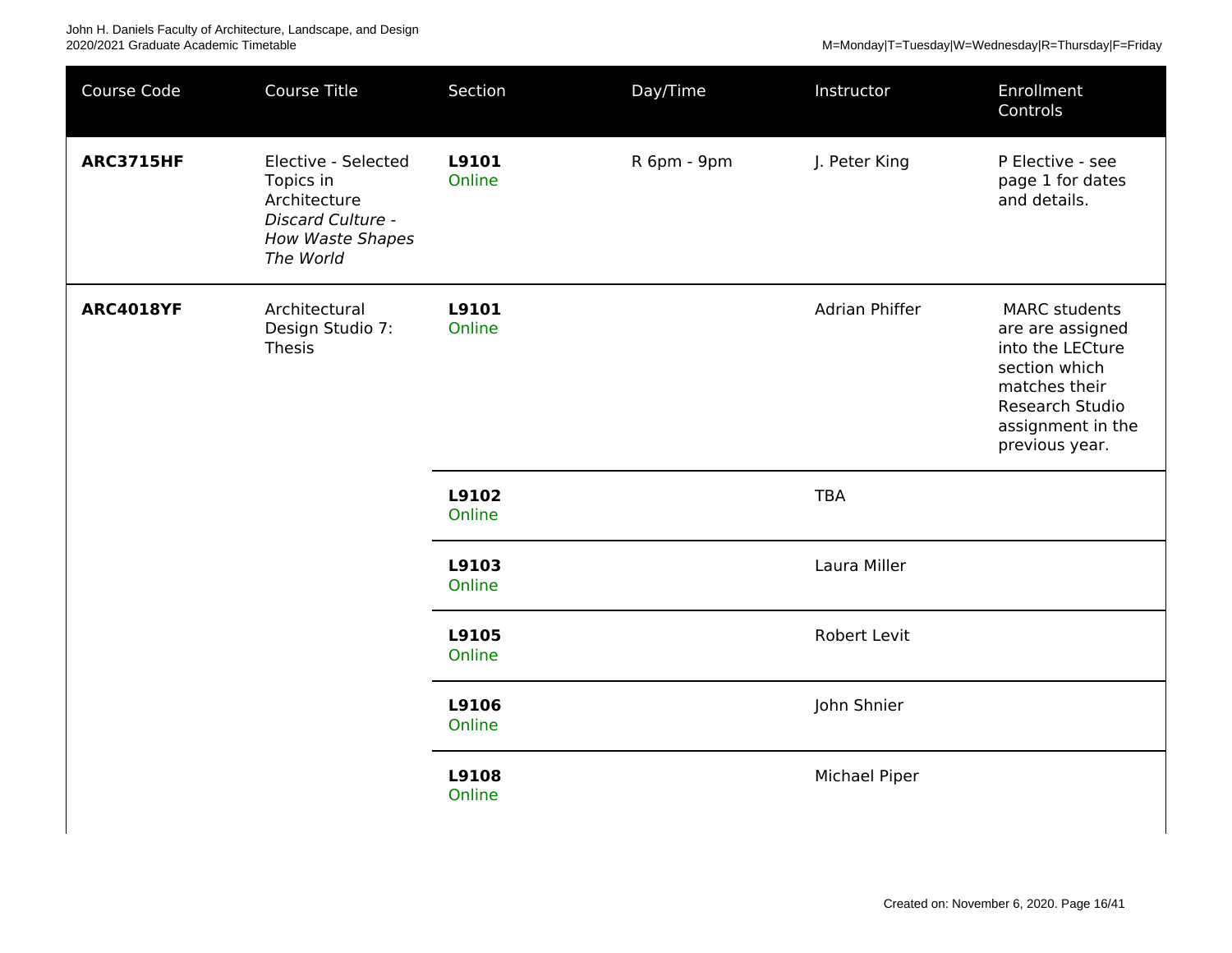John H. Daniels Faculty of Architecture, Landscape, and Design<br>2020/2021 Graduate Academic Timetable

| Course Code      | <b>Course Title</b>                                                                                                                            | Section            | Day/Time                                  | Instructor                                   | Enrollment<br>Controls                               |
|------------------|------------------------------------------------------------------------------------------------------------------------------------------------|--------------------|-------------------------------------------|----------------------------------------------|------------------------------------------------------|
|                  |                                                                                                                                                | L9111<br>Online    |                                           | <b>Mauricio Quiros</b><br>Pacheco            |                                                      |
|                  |                                                                                                                                                | L9113<br>Online    |                                           | Carol Moukheiber                             |                                                      |
| <b>ARC4500HF</b> | Elective - Selected<br>Topics in<br>Professional<br>Practice<br>Architecture as an<br>Entrepreneurial<br>Practice                              | L9101<br>Online    | M 6pm - 8:30pm                            | Steven Fong<br>Lorne Gertner                 | P Elective - see<br>page 1 for dates<br>and details. |
| <b>ARC4503HF</b> | Elective - Selected<br>Topics in<br>Professional<br>Practice<br>By Other Means:<br><b>Alternative Models</b><br>of Architectural<br>Production | L9101<br>Online    | F 3pm - 6pm                               | Tei Carpenter                                | P Elective - see<br>page 1 for dates<br>and details. |
| <b>LAN1011YF</b> | Design Studio 1                                                                                                                                | <b>Coordinator</b> |                                           | Behnaz Assadi                                |                                                      |
|                  |                                                                                                                                                | L9101<br>Online    | M 9am - 1pm, 2pm<br>$-6pm$<br>R 2pm - 6pm | Behnaz Assadi<br>Peter North<br>Elnaz Sanati |                                                      |
| <b>LAN1021HF</b> | Visual<br>Communication 1                                                                                                                      | L9101<br>Online    | W 9am - 12pm                              | Alissa North                                 |                                                      |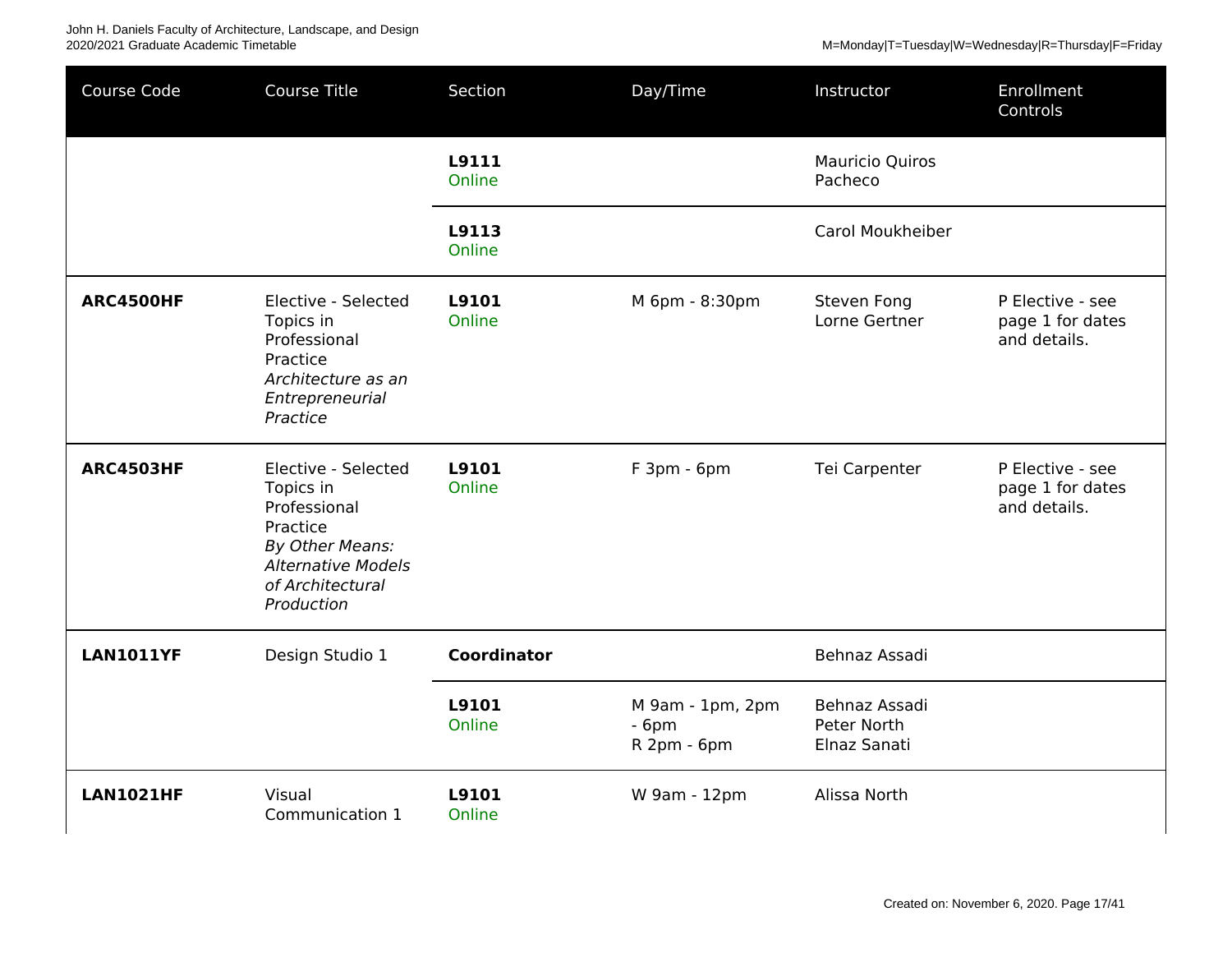| Course Code      | <b>Course Title</b>                  | Section            | Day/Time                                  | Instructor                    | Enrollment<br>Controls                                                                                                                                         |
|------------------|--------------------------------------|--------------------|-------------------------------------------|-------------------------------|----------------------------------------------------------------------------------------------------------------------------------------------------------------|
| <b>LAN1031HF</b> | <b>History Theory</b><br>Criticism 1 | L9101<br>Online    | W 12:30pm -<br>3:30 <sub>pm</sub>         | Georges Farhat                |                                                                                                                                                                |
| <b>LAN1037HF</b> | Plants and Design I                  | L9101<br>Online    | T 9am - 12pm                              | Mark Laird                    |                                                                                                                                                                |
| <b>LAN1041HF</b> | Field Studies 1                      | L9101<br>Online    |                                           | Jane Wolff                    |                                                                                                                                                                |
| <b>LAN1047HF</b> | Site Engineering I                   | L9101<br>Online    | T 9am - 12pm                              | <b>Elise Shelley</b>          |                                                                                                                                                                |
| <b>LAN2013YF</b> | Design Studio 3                      | <b>Coordinator</b> |                                           | Fadi Masoud                   |                                                                                                                                                                |
|                  |                                      | L9101<br>Online    | M 2pm - 6pm, 9am<br>$-1pm$<br>R 2pm - 6pm | Fadi Masoud<br>Megan Esopenko | All MLA students<br>are initially<br>enrolled in<br>LEC9999. The<br><b>Course Coordinator</b><br>will assign<br>students to<br>individual lecture<br>sections. |
| <b>LAN2037HF</b> | Contemporary<br>Landscape Theory     | L9101<br>Online    | W 9am - 11am,<br>7pm - 8pm                | Jane Wolff                    |                                                                                                                                                                |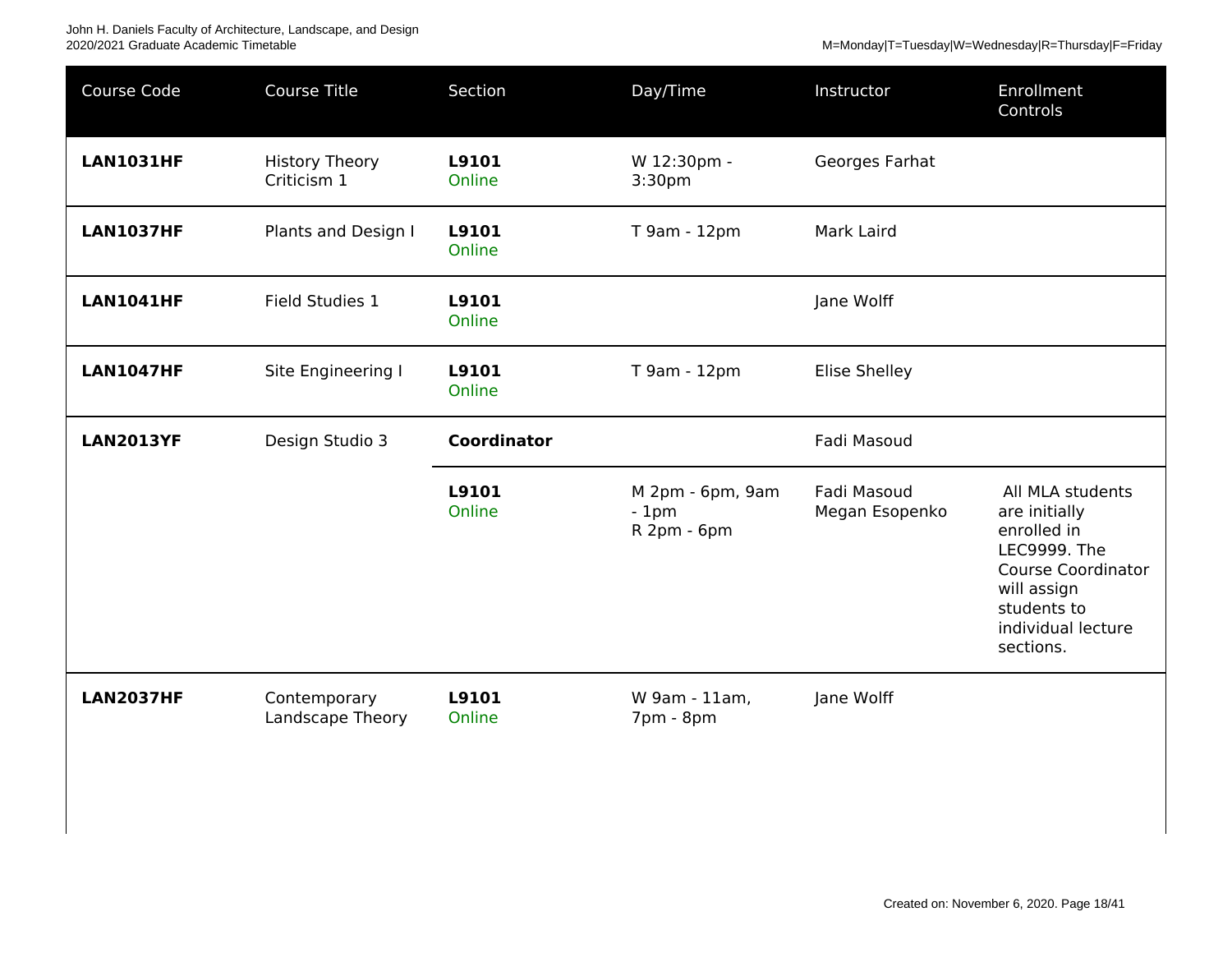| Course Code      | <b>Course Title</b>                                   | Section         | Day/Time                                      | Instructor                    | Enrollment<br>Controls                                                                                                                                                            |
|------------------|-------------------------------------------------------|-----------------|-----------------------------------------------|-------------------------------|-----------------------------------------------------------------------------------------------------------------------------------------------------------------------------------|
| <b>LAN2042HF</b> | Landscape,<br>Materials,<br>Assemblies,<br>Techniques | L9101<br>Online | T 6pm - 9pm                                   | <b>Francesco Martire</b>      |                                                                                                                                                                                   |
| <b>LAN2045HF</b> | Landscape Ecology                                     | L9101<br>Online | F 9am - 12pm                                  | Danijela Puric-<br>Mladenovic |                                                                                                                                                                                   |
| <b>LAN2047HF</b> | Landscape<br>Hydrology I                              | L9101<br>Online | F 9am - 12pm                                  | Jen Hill                      |                                                                                                                                                                                   |
| <b>LAN3016YF</b> | Design Studio<br>Options                              | L9101<br>Online | $T 9am - 1pm$ , 2pm<br>$-6pm$<br>$F2pm - 6pm$ | Alissa North                  | All MLA students<br>are initially<br>enrolled in<br>LEC9999.<br><b>Following Option</b><br>Studio ballotting,<br>students are re-<br>assigned into<br>correct LECture<br>section. |
|                  |                                                       | L9102<br>Online | T 9am - 1pm, 2pm<br>$-6pm$<br>$F2pm - 6pm$    | Sheila Boudreau               |                                                                                                                                                                                   |
|                  |                                                       | L9103<br>Online | $T 9am - 1pm$ , 2pm<br>$-6pm$<br>$F2pm - 6pm$ | Aisling O'Carroll             |                                                                                                                                                                                   |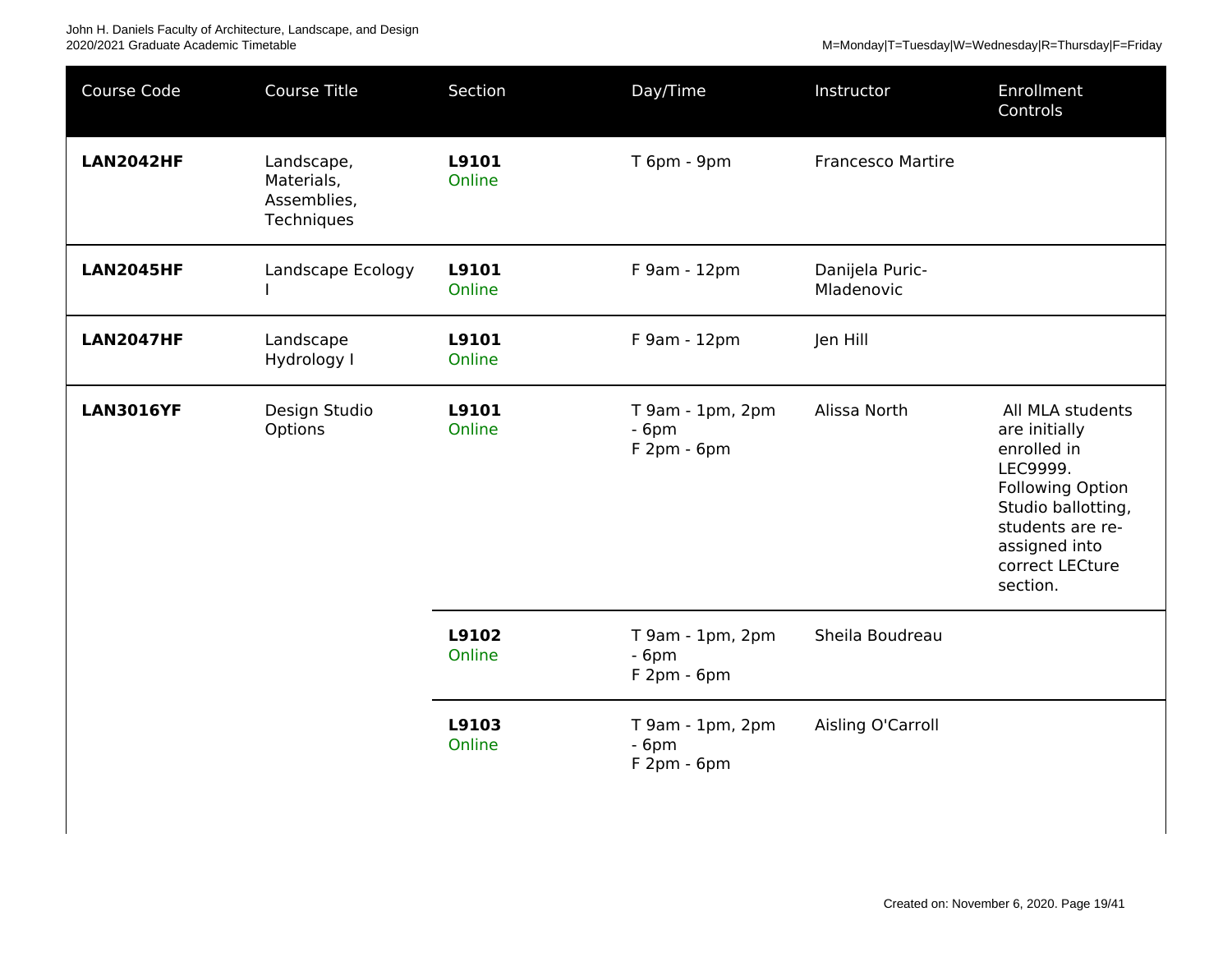| Course Code      | <b>Course Title</b>                                                    | Section            | Day/Time                                  | Instructor             | Enrollment<br>Controls                        |
|------------------|------------------------------------------------------------------------|--------------------|-------------------------------------------|------------------------|-----------------------------------------------|
| <b>LAN3025HF</b> | <b>Advanced Visual</b><br>Communication                                | L9101<br>Online    | M 9am - 12pm                              | <b>Matthew Perotto</b> |                                               |
| <b>LAN3045HF</b> | <b>Advanced Site</b><br>Technologies                                   | L9101<br>Online    | F 9am - 12pm                              | Peter North            |                                               |
| <b>LAN3051HF</b> | Landscape<br><b>Research Methods</b>                                   | L9101<br>Online    | R 9am - 12pm                              | Georges Farhat         |                                               |
| <b>URD1011YF</b> | Urban Design<br>Studio                                                 | <b>Coordinator</b> |                                           | Michael Piper          |                                               |
|                  |                                                                        | L9101<br>Online    | <b>CANCELLED</b>                          | Michael Piper          |                                               |
|                  |                                                                        | L9102<br>Online    | M 2pm - 6pm, 9am<br>$-1pm$<br>R 2pm - 6pm | Sneha Mandhan          |                                               |
| <b>URD1021HF</b> | Urban Design<br>Visual<br>Communications<br>August 24 -<br>September 4 | L9101<br>Online    | M-F, 9am - 12pm                           | Simon Rabyniuk         | meeting with<br>ARC1021 (August<br>intensive) |
| <b>URD1031HF</b> | The History of<br><b>Toronto Urban</b><br>Form                         | L9101<br>Online    | F 9am - 12pm                              | George Baird           |                                               |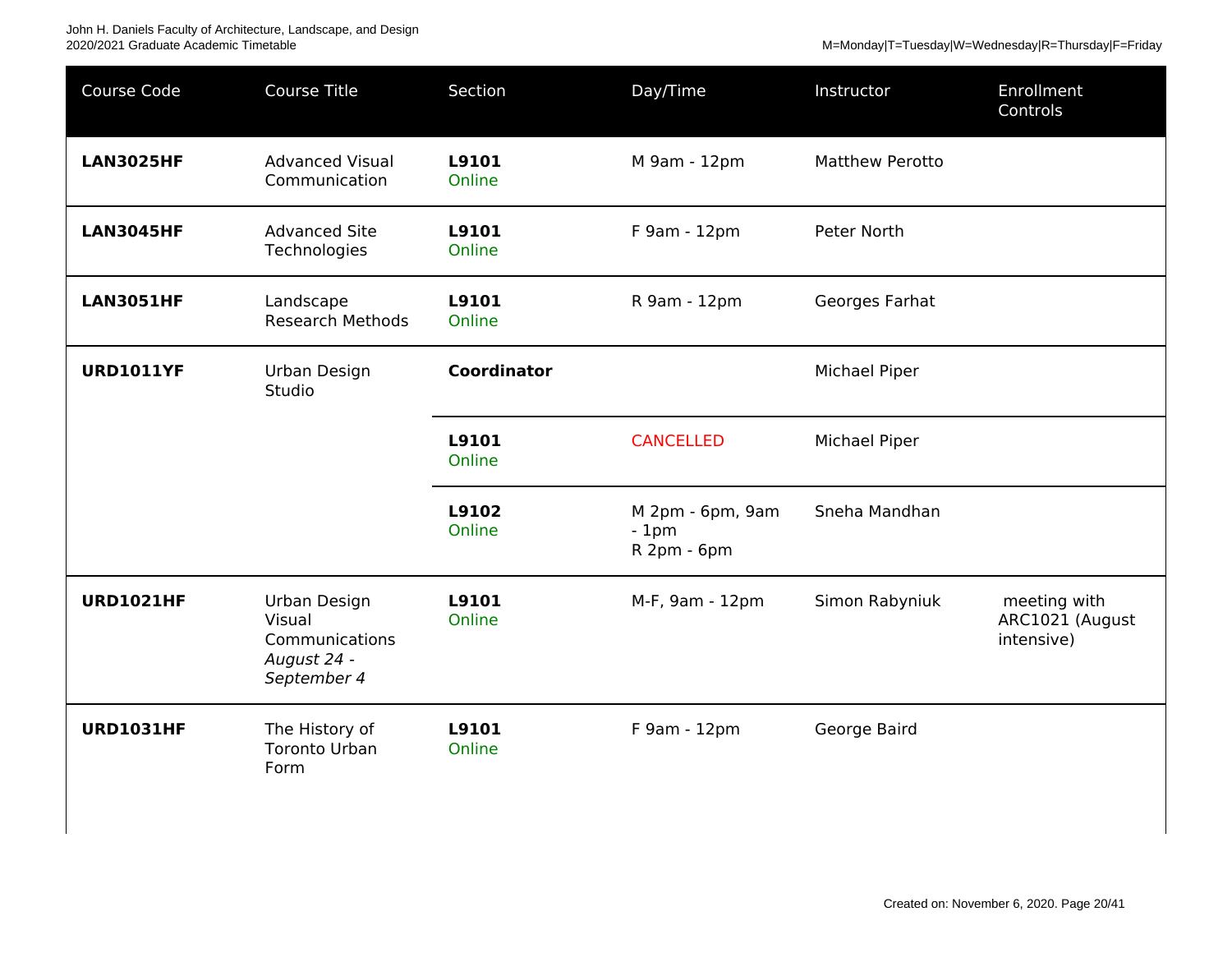John H. Daniels Faculty of Architecture, Landscape, and Design<br>2020/2021 Graduate Academic Timetable

| Course Code      | <b>Course Title</b>                                                                  | Section         | Day/Time                   | Instructor                     | Enrollment<br>Controls                                                                                                                                                            |
|------------------|--------------------------------------------------------------------------------------|-----------------|----------------------------|--------------------------------|-----------------------------------------------------------------------------------------------------------------------------------------------------------------------------------|
| <b>URD1041HF</b> | Introduction to<br>Urban Design<br>Theory                                            | L9101<br>Online | W 9am - 12pm               | <b>Mark Sterling</b>           |                                                                                                                                                                                   |
| <b>URD1506HF</b> | Elective - Selected<br>Topics in Urban<br>Design<br><b>Cultivating Public</b><br>Art | L9101<br>Online | M 9am - 12pm               | <b>Noel Troxell</b>            | P Elective - see<br>page 1 for dates<br>and details.                                                                                                                              |
| <b>URD1507HF</b> | Elective -- Selected<br>Topics in Urban<br>Design<br><b>Urban Housing</b>            | L9101<br>Online | R 9am - 12pm               | <b>Mark Guslits</b>            | P Elective - see<br>page 1 for dates<br>and details.                                                                                                                              |
| <b>URD2013YF</b> | Urban Design<br><b>Studio Options:</b><br>Density                                    | L9101<br>Online | T 9am - 1pm, 2pm<br>$-6pm$ | Angus Laurie<br>Mariana Leguia | All MUD students<br>are initially<br>enrolled in<br>LEC9999.<br><b>Following Option</b><br>Studio ballotting,<br>students are re-<br>assigned into<br>correct LECture<br>section. |
| <b>URD2014HF</b> | <b>Thesis Research</b><br>and Preparation                                            | L9101<br>Online | W 3pm - 6pm                | Roberto Damiani                |                                                                                                                                                                                   |
| <b>VIS1001HF</b> | Interdisciplinary<br>Studio Practicum/<br>Critiques I                                | L9101<br>Online | T 9am - 2pm                | Maria Hupfield                 |                                                                                                                                                                                   |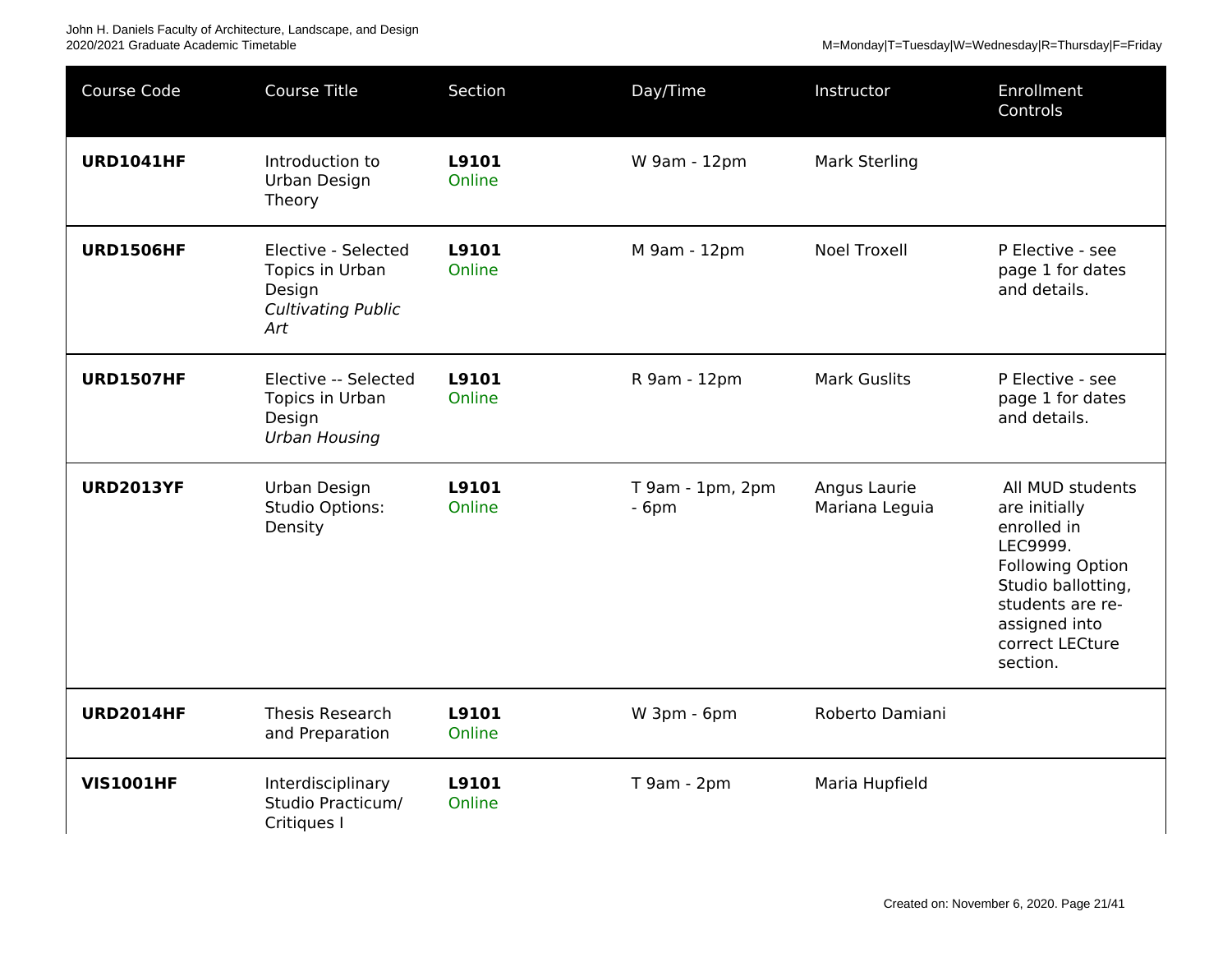| Course Code      | <b>Course Title</b>                                              | Section         | Day/Time     | Instructor             | Enrollment<br>Controls                                                                                                                                                    |
|------------------|------------------------------------------------------------------|-----------------|--------------|------------------------|---------------------------------------------------------------------------------------------------------------------------------------------------------------------------|
| <b>VIS1010HF</b> | Contemporary Art<br>Since 1960:<br>Narrating Place in<br>Toronto | L9101<br>Online | W 9am - 12pm | Luis Jacob             | P Elective - see<br>page 1 for dates<br>and details.<br>(VIS1010H is a<br>core course for<br>MVS students and<br>may be taken by<br>MARC/MLA/MUD/PH<br>D as an elective.) |
| <b>VIS1101HF</b> | Paradigmatic<br>Exhibitions:<br>Theory, History,<br>Practice     | L9101<br>Online | T 2pm - 5pm  | Barbara Fischer        | P Elective - see<br>page 1 for dates<br>and details.<br>(VIS1101H is a<br>core course for<br>MVS students and<br>may be taken by<br>MARC/MLA/MUD as<br>an elective.)      |
| <b>VIS2001HF</b> | Studio Practicum/<br>Critiques III                               | L9101<br>Online | T 9am - 2pm  | Charles<br>Stankievech |                                                                                                                                                                           |
| <b>VIS2002HF</b> | MVS Research and<br>Writing                                      | L9101<br>Online | R 2pm - 5pm  | Mitchell Akiyama       |                                                                                                                                                                           |
| <b>VIS2102HF</b> | <b>MVS Curatorial</b><br><b>Studies</b><br>Collaboration         | L9101<br>Online | R 9am - 12pm | Barbara Fischer        |                                                                                                                                                                           |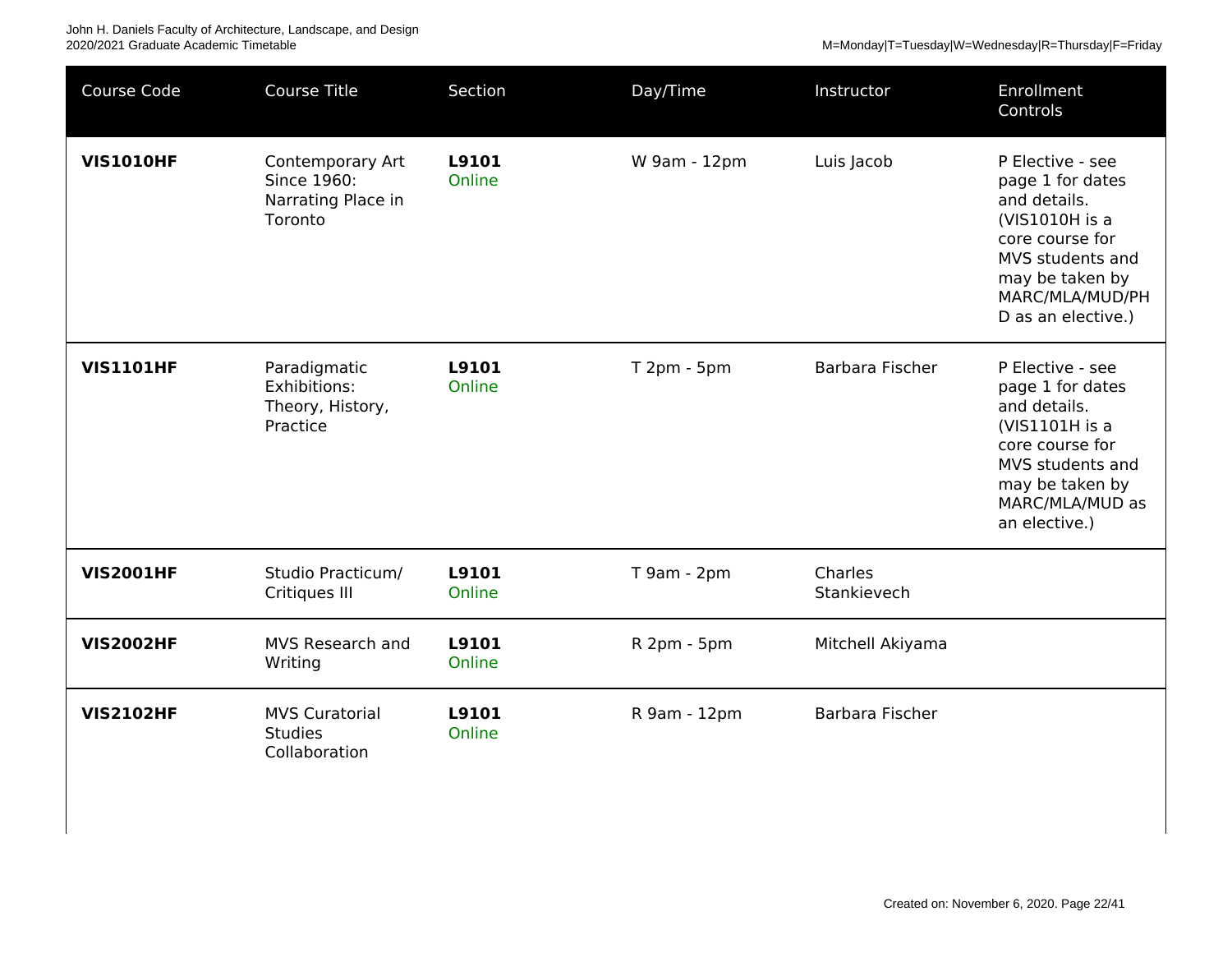| Course Code       | Course Title                                         | Section            | Day/Time | Instructor            | Enrollment<br>Controls |
|-------------------|------------------------------------------------------|--------------------|----------|-----------------------|------------------------|
| <b>VIS3001HF</b>  | Advanced<br>Readings in Visual<br><b>Studies</b>     | L9101<br>Online    |          | <b>TBA</b>            |                        |
| <b>VIS3002HF</b>  | Advanced<br>Readings in<br><b>Curatorial Studies</b> | L9101<br>Online    |          | <b>TBA</b>            |                        |
| Winter/Spring - S |                                                      |                    |          |                       |                        |
| <b>ALA4022YS</b>  | Thesis 2                                             | Coordinator        |          | Mason White           |                        |
|                   |                                                      | L0101<br>Online    |          | Adrian Phiffer        |                        |
|                   |                                                      | L0102              |          | Maria Yablonina       |                        |
|                   |                                                      | L0103              |          | Carol Moukheiber      |                        |
|                   |                                                      | L0104              |          | Jesse LeCavalier      |                        |
| <b>ALD4040HS</b>  | Theories and<br>Methods                              | L0101<br>Online    |          | Jesse LeCavalier      |                        |
| <b>ARC1012YS</b>  | Design Studio 2                                      | <b>Coordinator</b> |          | <b>Adrian Phiffer</b> |                        |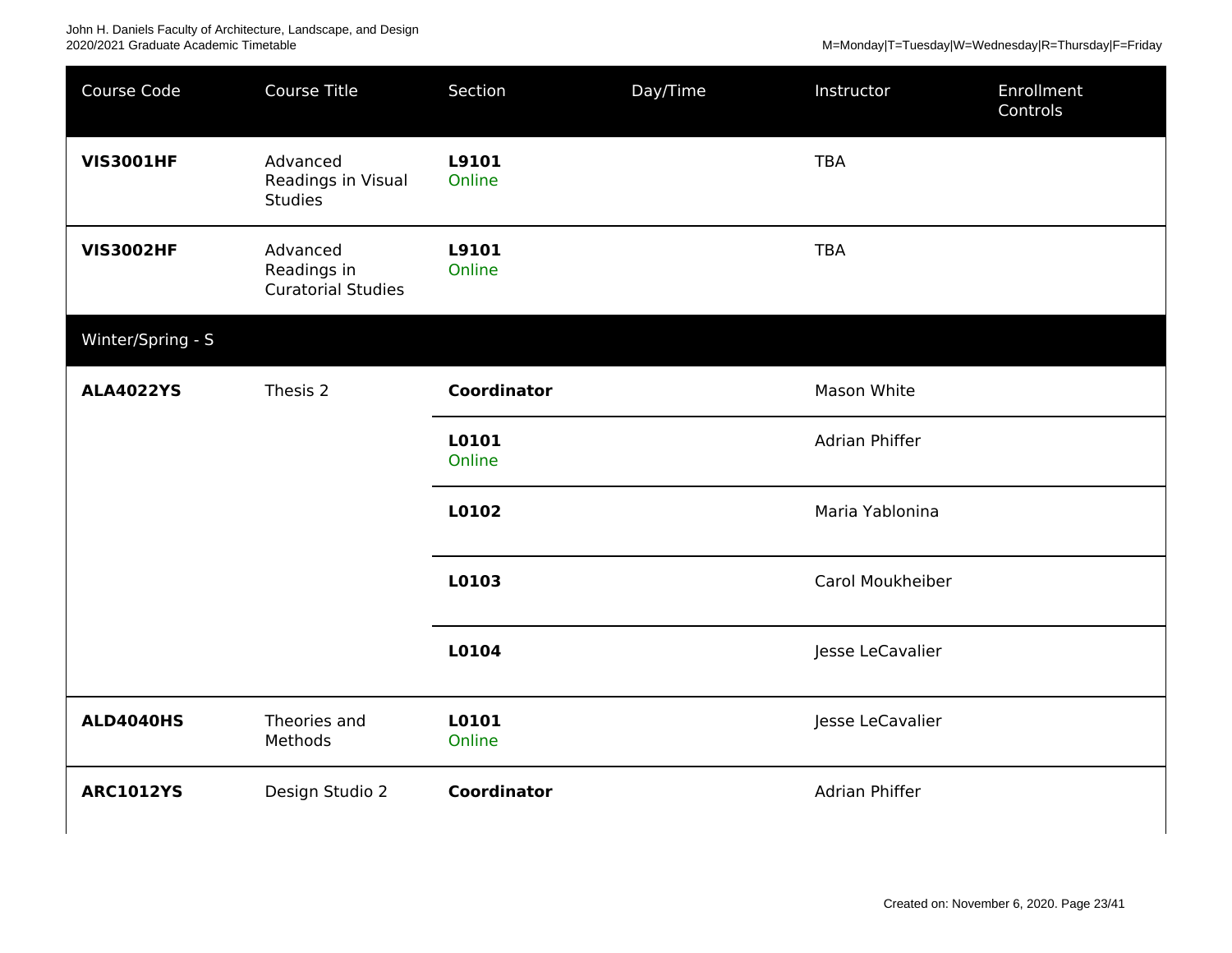| Course Code | Course Title | Section         | Day/Time                                    | Instructor           | Enrollment<br>Controls                                                                                                                                          |
|-------------|--------------|-----------------|---------------------------------------------|----------------------|-----------------------------------------------------------------------------------------------------------------------------------------------------------------|
|             |              | L0101<br>Online | T 2pm - 6pm, 9am<br>$-1pm$<br>$F$ 9am - 1pm | Adrian Phiffer       | All MARC students<br>are initially<br>enrolled in<br>LEC9999. The<br><b>Course Coordinator</b><br>will assign<br>students to<br>individual lecture<br>sections. |
|             |              | L0102<br>Online | T 9am - 1pm, 2pm<br>$-6pm$<br>$F$ 9am - 1pm | Tei Carpenter        |                                                                                                                                                                 |
|             |              | L0103<br>Online | T 9am - 1pm, 2pm<br>$-6pm$<br>F 9am - 1pm   | Petros Babasikas     |                                                                                                                                                                 |
|             |              | L0104<br>Online | T 2pm - 6pm, 9am<br>$-1pm$<br>F 9am - 1pm   | An Te Liu            |                                                                                                                                                                 |
|             |              | L0105<br>Online | $T$ 9am - 1pm, 2pm<br>$-6pm$<br>F 9am - 1pm | <b>Brigitte Shim</b> |                                                                                                                                                                 |
|             |              | L0106<br>Online | T 2pm - 6pm, 9am<br>$-1pm$<br>F 9am - 1pm   | Tom Ngo              |                                                                                                                                                                 |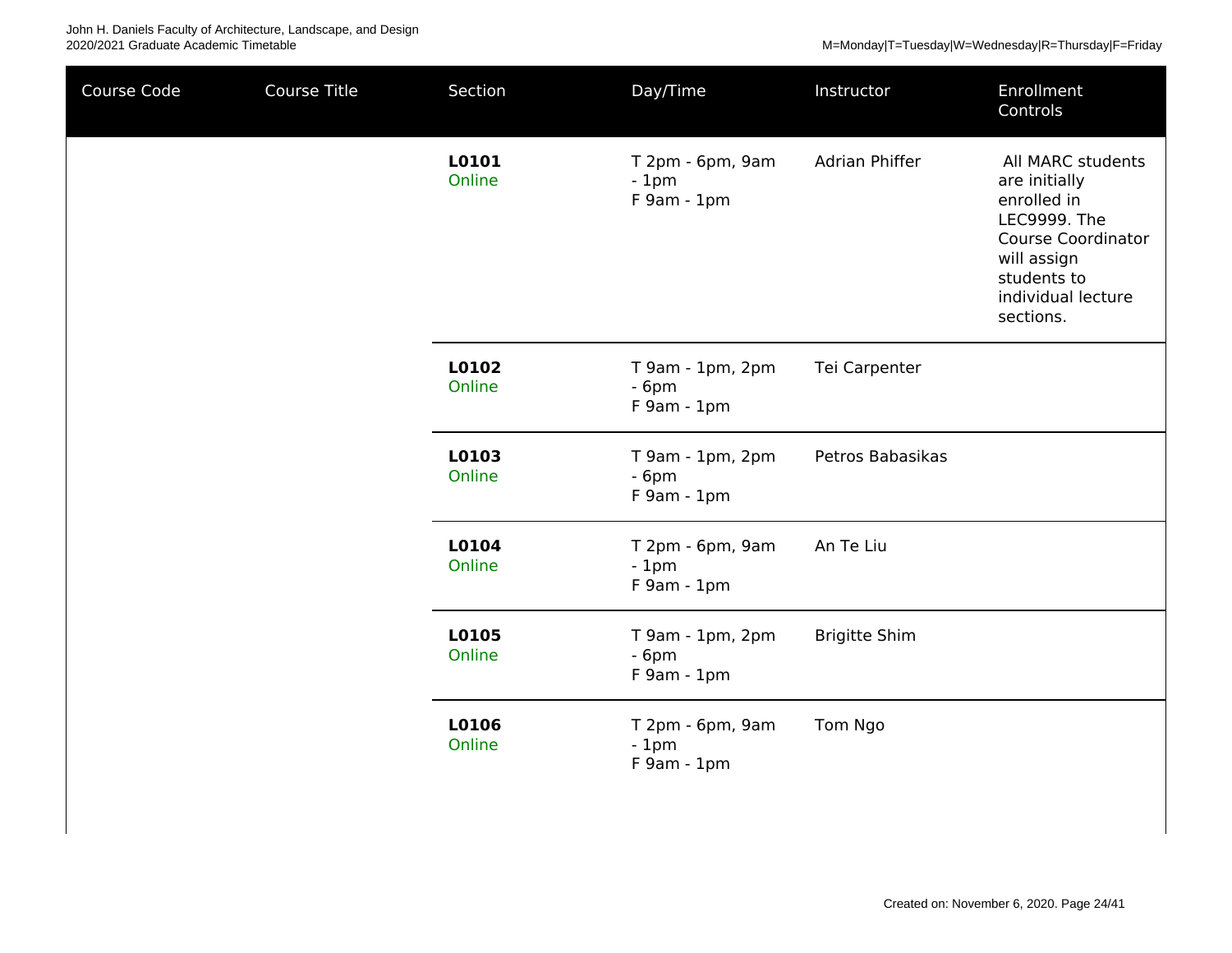| Course Code      | <b>Course Title</b>                                                                 | Section                | Day/Time                                    | Instructor                     | Enrollment<br>Controls                                                                       |
|------------------|-------------------------------------------------------------------------------------|------------------------|---------------------------------------------|--------------------------------|----------------------------------------------------------------------------------------------|
|                  |                                                                                     | L0107<br>Online        | T 2pm - 6pm, 9am<br>$-1pm$<br>$F$ 9am - 1pm | Aziza Chaouni                  |                                                                                              |
|                  |                                                                                     | L0108                  | T 9am - 1pm, 2pm<br>$-6pm$<br>$F$ 9am - 1pm | Mauricio Quiros<br>Pacheco     |                                                                                              |
| <b>ARC1032HS</b> | Historical<br>Perspectives on<br>Topics in<br>Architecture 2                        | L0101<br>Online        | M 9am - 12pm                                | Mary Louise<br>Lobsinger       |                                                                                              |
| <b>ARC1043HS</b> | <b>Building Science 2:</b><br>Building Science,<br>Materials, and<br>Construction 2 | L0101<br>Online        | R 9am - 12pm                                | Bomani Khemet<br>Alex Lukachko |                                                                                              |
| <b>ARC1046HS</b> | Structures 1                                                                        | L0101<br>Online        | Asynchronous                                | Shannon Hilchie                | 3 hrs content per<br>week with course<br>material uploaded<br>every Wednesday<br>by midnight |
|                  |                                                                                     | <b>Tutorials:</b>      |                                             |                                |                                                                                              |
|                  |                                                                                     | <b>T0101</b><br>Online | W 1pm - 3pm                                 |                                |                                                                                              |
| <b>ARC2014YS</b> | Design Studio 4                                                                     | <b>Coordinator</b>     |                                             | Samuel Dufaux                  |                                                                                              |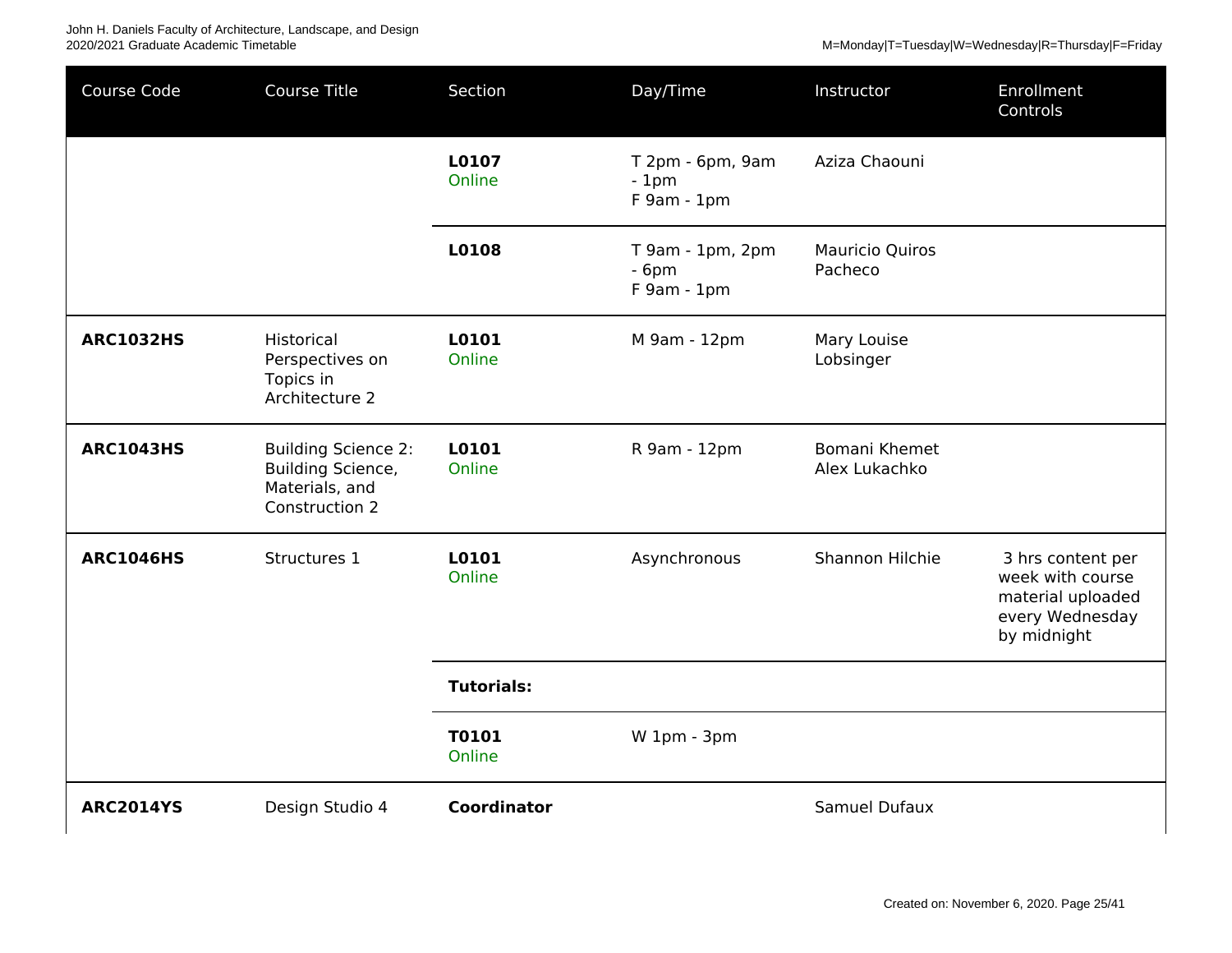| Course Code | Course Title | Section         | Day/Time                                  | Instructor         | Enrollment<br>Controls                                                                                                                                                 |
|-------------|--------------|-----------------|-------------------------------------------|--------------------|------------------------------------------------------------------------------------------------------------------------------------------------------------------------|
|             |              | L0101<br>Online | M 2pm - 6pm, 9am<br>$-1pm$<br>R 2pm - 6pm | Samuel Dufaux      | All MARC students<br>are initially<br>enrolled in<br><b>LEC9999. The</b><br><b>Course Coordinator</b><br>will assign<br>students to<br>individual lecture<br>sections. |
|             |              | L0102<br>Online | M 2pm - 6pm, 9am<br>$-1pm$<br>R 2pm - 6pm | Carol Moukheiber   |                                                                                                                                                                        |
|             |              | L0103<br>Online | M 2pm - 6pm, 9am<br>$-1pm$<br>R 2pm - 6pm | James Macgillivray |                                                                                                                                                                        |
|             |              | L0104<br>Online | M 2pm - 6pm, 9am<br>$-1pm$<br>R 2pm - 6pm | Chris Cornecelli   |                                                                                                                                                                        |
|             |              | L0105<br>Online | M 2pm - 6pm, 9am<br>$-1pm$<br>R 2pm - 6pm | Aleris Rodgers     |                                                                                                                                                                        |
|             |              | L0106<br>Online | M 2pm - 6pm, 9am<br>$-1pm$<br>R 2pm - 6pm | Maria Denegri      |                                                                                                                                                                        |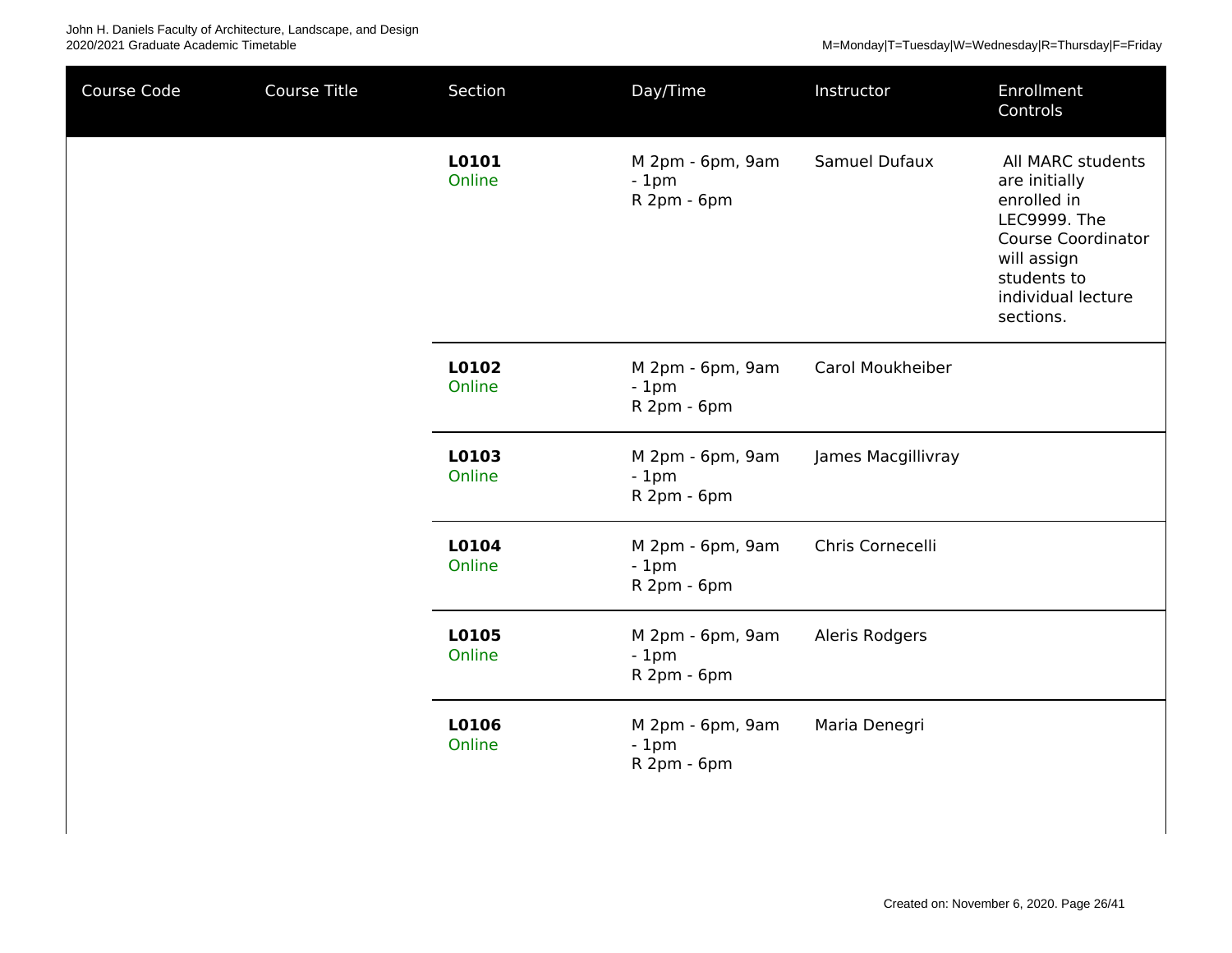John H. Daniels Faculty of Architecture, Landscape, and Design<br>2020/2021 Graduate Academic Timetable

| Course Code      | <b>Course Title</b>                                                                 | Section                | Day/Time                                  | Instructor                     | Enrollment<br>Controls                                                                       |
|------------------|-------------------------------------------------------------------------------------|------------------------|-------------------------------------------|--------------------------------|----------------------------------------------------------------------------------------------|
|                  |                                                                                     | L0107<br>Online        | M 2pm - 6pm, 9am<br>$-1pm$<br>R 2pm - 6pm | Anne-Marie<br>Armstrong        |                                                                                              |
|                  |                                                                                     | L0108<br>Online        | M 2pm - 6pm, 9am<br>$-1pm$<br>R 2pm - 6pm | <b>Francesco Martire</b>       |                                                                                              |
| <b>ARC2045HS</b> | <b>Building Science 5:</b><br>Building Science,<br>Materials, and<br>Construction 2 | L0101<br>Online        | T 12:30pm - 3pm                           | Bomani Khemet<br>Alex Lukachko |                                                                                              |
| <b>ARC2046HS</b> | Structures 2                                                                        | L0101<br>Online        | Asynchronous                              | Shannon Hilchie                | 3 hrs content per<br>week with course<br>material uploaded<br>every Wednesday<br>by midnight |
|                  |                                                                                     | <b>Tutorials:</b>      |                                           |                                |                                                                                              |
|                  |                                                                                     | <b>T5101</b><br>Online | W 6pm - 9pm                               |                                |                                                                                              |
| <b>ARC2047HS</b> | <b>Building Science 4:</b><br>Environmental<br>Systems                              | L0101<br>Online        | T 9am - 11:30am                           | <b>Ted Kesik</b>               |                                                                                              |
| <b>ARC3017HS</b> | Thesis Research<br>and Preparation                                                  | L0101<br>Online        |                                           | <b>TBA</b>                     |                                                                                              |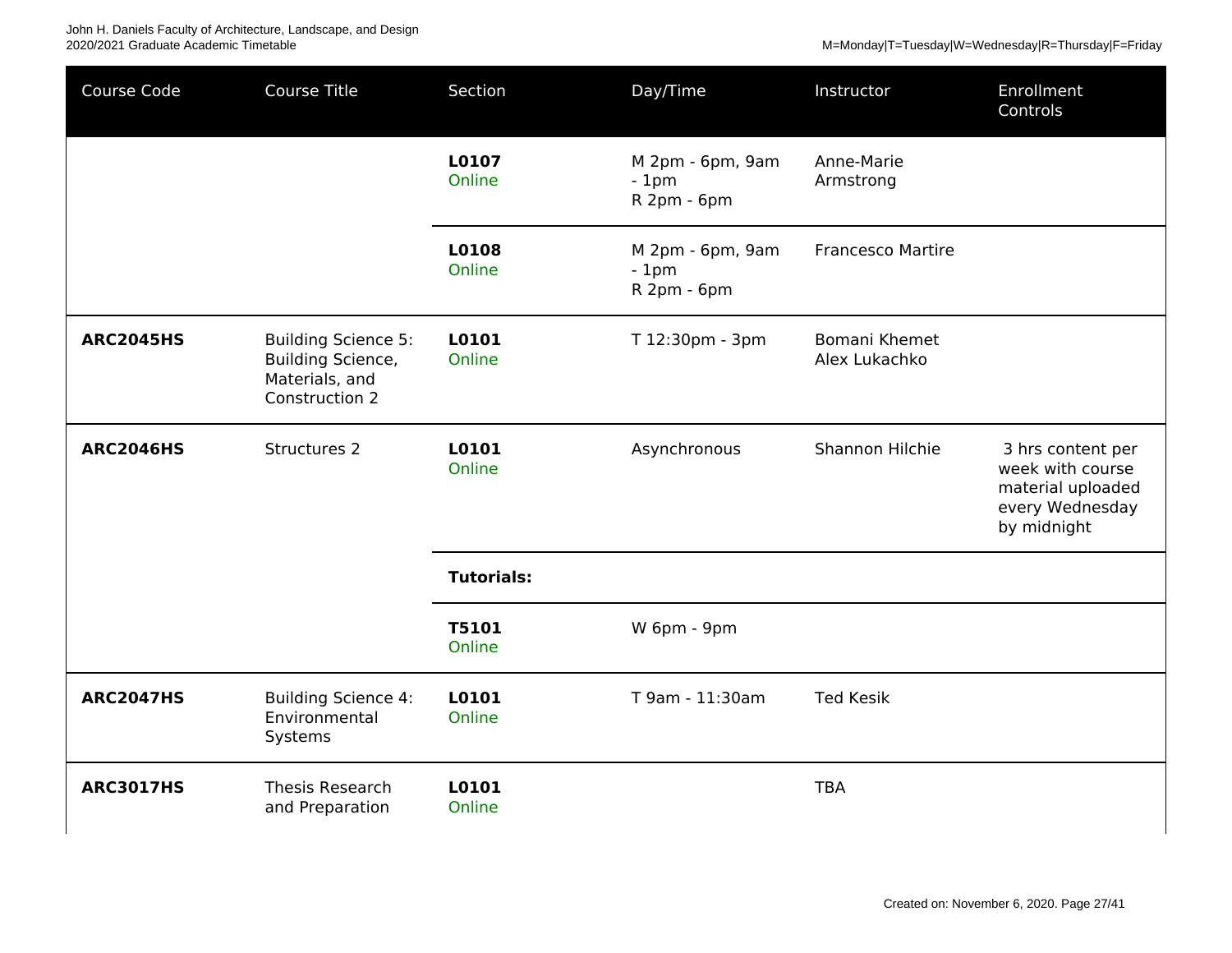| Course Code      | <b>Course Title</b>                                                                              | Section         | Day/Time     | Instructor          | Enrollment<br>Controls |
|------------------|--------------------------------------------------------------------------------------------------|-----------------|--------------|---------------------|------------------------|
| <b>ARC3039HS</b> | Independent Study<br>and Research in<br>Architecture                                             | L0101<br>Online |              | <b>TBA</b>          |                        |
| <b>ARC3039HS</b> | Independent Study<br>and Research in<br>Architecture                                             | L0101<br>Online |              | <b>TBA</b>          |                        |
| <b>ARC3052HS</b> | Professional<br>Practice 2                                                                       | L0101<br>Online | W 12pm - 2pm | Diarmuid Nash       |                        |
| <b>ARC3105HS</b> | Elective - Selected<br>Topics in Urban<br>Design<br>Other Cultures of<br>Density                 | 9101<br>Online  | R 9am - 12pm | Michael Piper       |                        |
| <b>ARC3201HS</b> | Elective - Selected<br>Topics in Advanced<br>Computer<br>Applications<br>Computational<br>Design | L9101<br>Online | F 12pm - 3pm | <b>Brady Peters</b> |                        |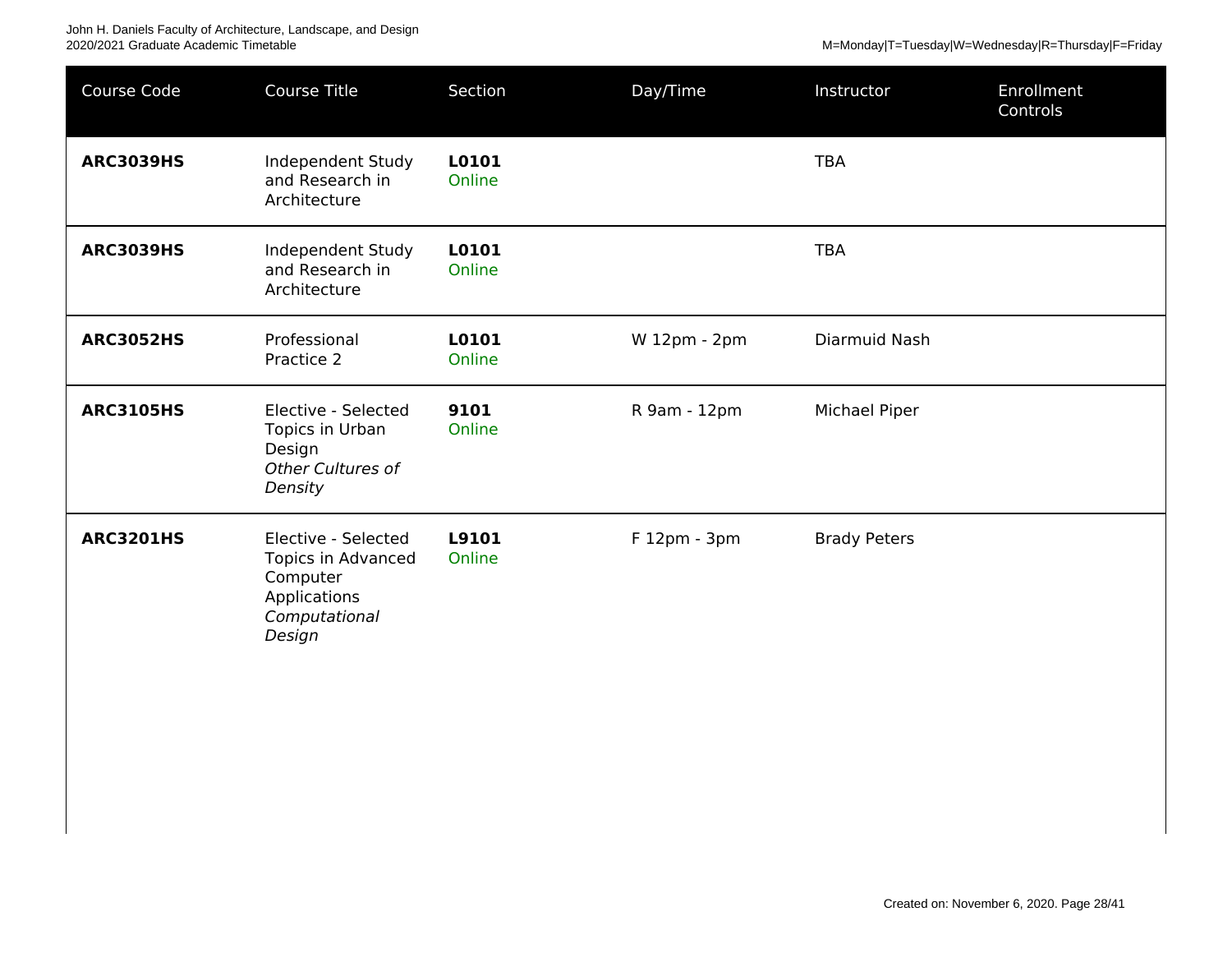| Course Code      | <b>Course Title</b>                                                                                                                                               | Section         | Day/Time     | Instructor       | Enrollment<br>Controls |
|------------------|-------------------------------------------------------------------------------------------------------------------------------------------------------------------|-----------------|--------------|------------------|------------------------|
| <b>ARC3203HS</b> | Elective - Selected<br>Topics in Advanced<br>Computer<br>Applications<br>Designing with<br>Robots: Advanced<br>Computational<br>design and Robotic<br>Fabrication | L9101<br>Online | W 9am - 12pm | Maria Yablonina  |                        |
| <b>ARC3204HS</b> | Elective - Selected<br>Topics in Advanced<br>Computer<br>Applications<br>Architectural<br><b>Thermal and Fluid</b><br><b>Dynamics</b>                             | L9101<br>Online | W 9am - 12pm | Alstan Jakubiec  |                        |
| <b>ARC3301HS</b> | Elective - Selected<br>Topics in<br>Architectural<br>History and Theory<br>Architecture & the<br>Sea                                                              | L9101<br>Online | W 6pm - 9pm  | Christy Anderson |                        |
| <b>ARC3304HS</b> | Elective - Selected<br>Topics in<br>Architectural<br>History and Theory<br>Decentering<br>Modernism                                                               | L9101<br>Online | T 6pm - 9pm  | Amin Alsaden     |                        |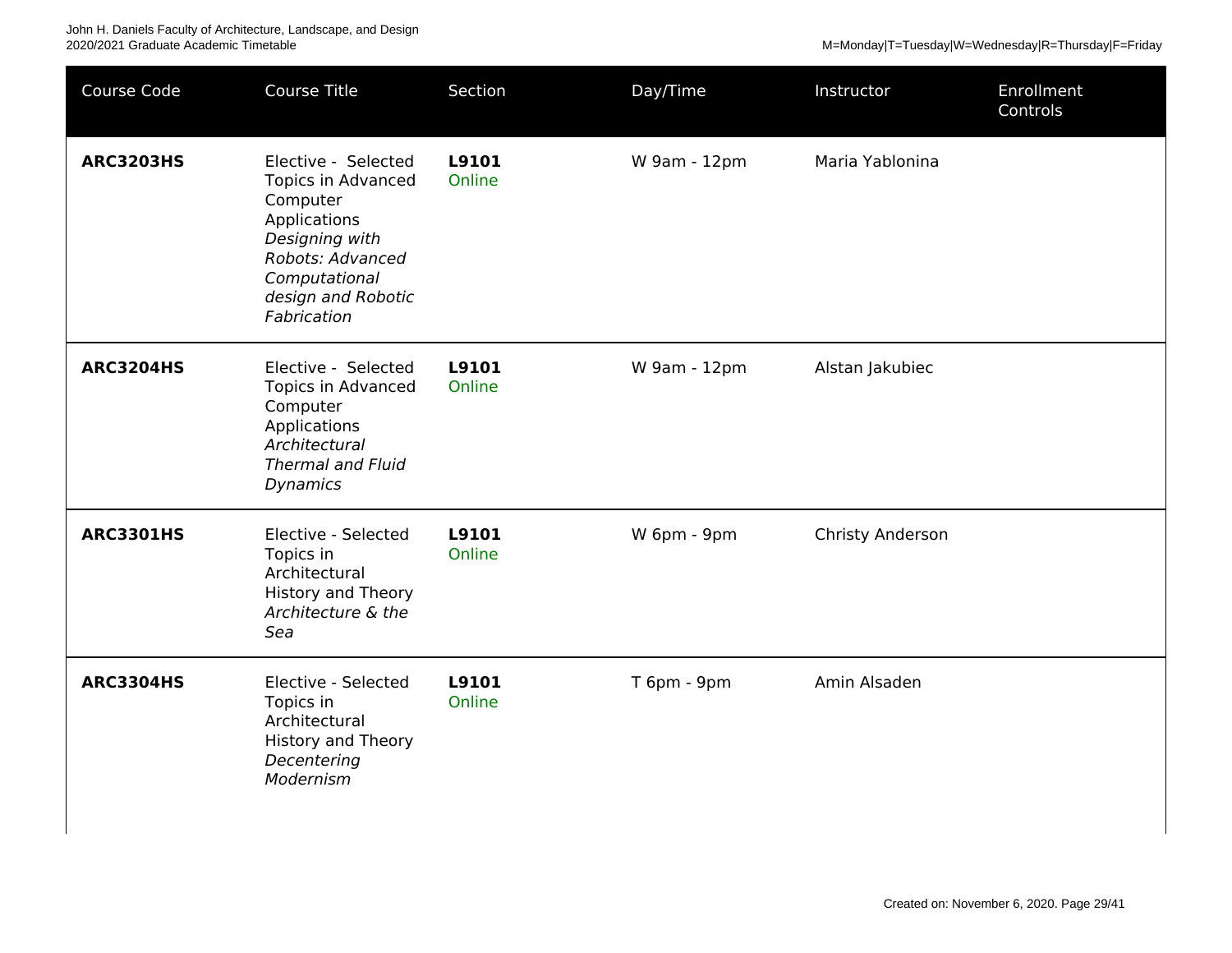| Course Code      | Course Title                                                                                                                                     | Section         | Day/Time     | Instructor       | Enrollment<br>Controls |
|------------------|--------------------------------------------------------------------------------------------------------------------------------------------------|-----------------|--------------|------------------|------------------------|
| <b>ARC3307HS</b> | Elective - Selected<br>Topics in<br>Architectural<br><b>History and Theory</b><br>Sites of Exchange:<br>Architecture and<br><b>Capital Flows</b> | L9101<br>Online | W 9am - 12pm | Jason Nguyen     |                        |
| <b>ARC3311HS</b> | Elective - Selected<br>Topics in<br>Architectural<br><b>History and Theory</b><br>The Villa and its<br>Landscapes                                | L9101<br>Online | R 9am - 12pm | Katie Jakobiec   |                        |
| <b>ARC3404HS</b> | Elective - Selected<br>Topics in<br>Architecture and<br>Technology<br><b>Mass Timber</b><br><b>Building</b><br>Technology                        | 9101<br>Online  | W 3pm - 6pm  | <b>Ted Kesik</b> |                        |
| <b>ARC3703HS</b> | Elective - Selected<br>Topics in<br>Architecture<br>Casting                                                                                      | L9101<br>Online | W 6pm - 9pm  | An Te Liu        |                        |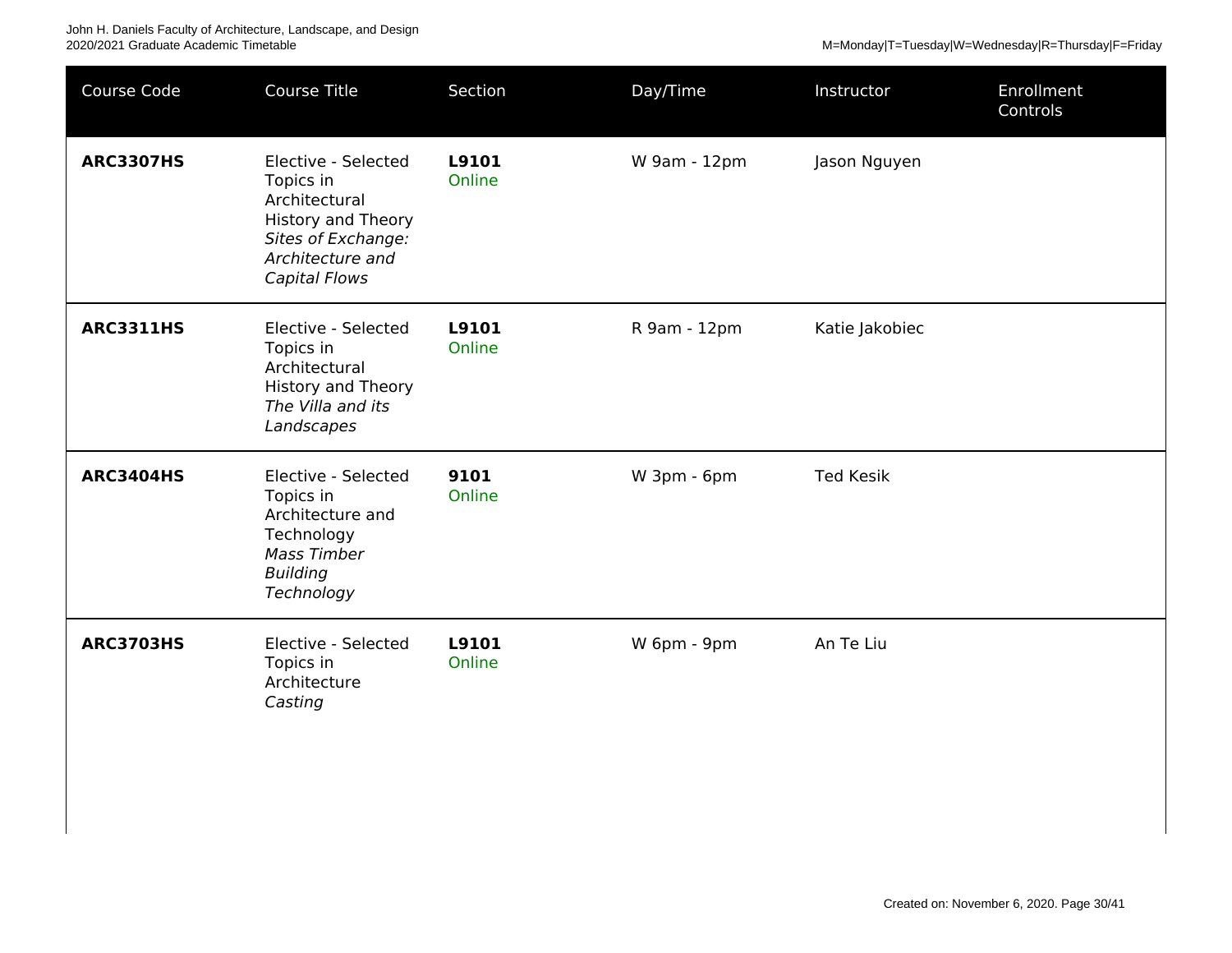| Course Code      | <b>Course Title</b>                                                                                                           | Section         | Day/Time     | Instructor                        | Enrollment<br>Controls |
|------------------|-------------------------------------------------------------------------------------------------------------------------------|-----------------|--------------|-----------------------------------|------------------------|
| <b>ARC3704HS</b> | Elective - Selected<br>Topics in<br>Architecture<br>Architecture<br>Exhibitions:<br>Everything, Except<br>Architecture Itself | L9101           | M 12pm - 3pm | <b>Mauricio Quiros</b><br>Pacheco |                        |
| <b>ARC3709HS</b> | Elective - Selected<br>Topics in<br>Architecture<br>On The Artifact                                                           | L9101<br>Online | R 3pm - 6pm  | Laura Miller                      |                        |
| <b>ARC3723HS</b> | Elective<br>Architecture in<br>Dialogue / The Aga<br>Khan Award for<br>Architecture                                           | L9101<br>Online | R 3pm - 6pm  | <b>Brigitte Shim</b>              |                        |
| <b>ARC3724HS</b> | Elective - Selected<br>Topics in<br>Architecture<br>On Ghost Images                                                           | L9101<br>Online | W 3pm - 6pm  | Petros Babasikas                  | P                      |
| <b>ARC3725HS</b> | Elective - Selected<br>Topics in<br>Architecture<br><b>Generative Design:</b><br>Thinking and<br>Workflows                    | L9101<br>Online | R 6pm - 9pm  | Matthew Spremulli<br>Hali Larsen  |                        |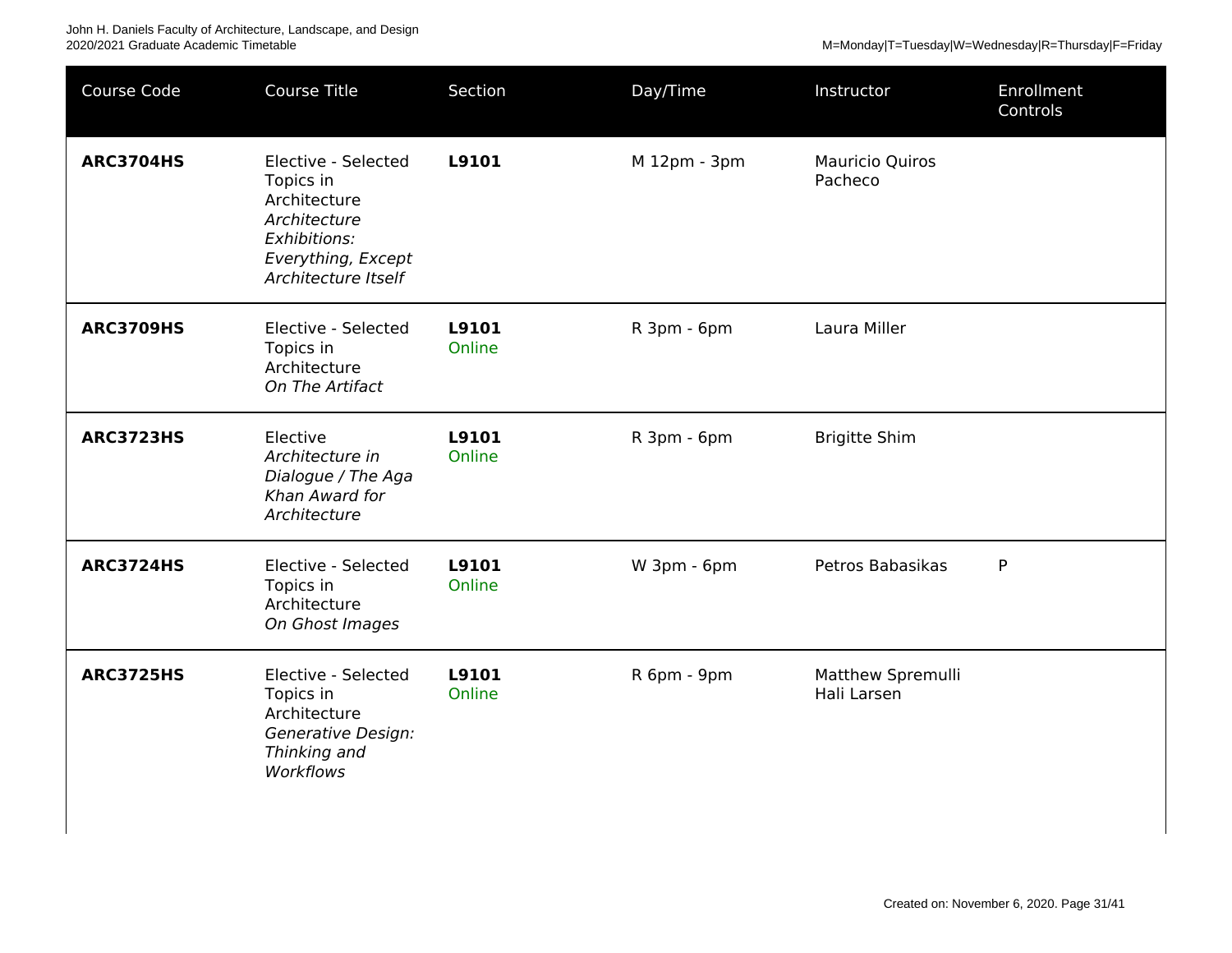| Course Code                | Course Title                      | Section         | Day/Time | Instructor                        | Enrollment<br>Controls                                                                                                                |
|----------------------------|-----------------------------------|-----------------|----------|-----------------------------------|---------------------------------------------------------------------------------------------------------------------------------------|
| <b>ARC4018YS</b><br>Thesis | Architectural<br>Design Studio 7: | L0201<br>Online |          | Adrian Phiffer                    | <b>MARC</b> students<br>are assigned into<br>the LECture<br>section which<br>matches their<br>previous Research<br>Studio assignment. |
|                            |                                   | L0202<br>Online |          | Petros Babasikas                  |                                                                                                                                       |
|                            |                                   | L0204<br>Online |          | Laura Miller                      |                                                                                                                                       |
|                            |                                   | L0205<br>Online |          | Robert Levit                      |                                                                                                                                       |
|                            |                                   | L0206<br>Online |          | John Shnier                       |                                                                                                                                       |
|                            |                                   | L0208<br>Online |          | Michael Piper                     |                                                                                                                                       |
|                            |                                   | L0209<br>Online |          | <b>Mauricio Quiros</b><br>Pacheco |                                                                                                                                       |
|                            |                                   | L0210<br>Online |          | Carol Moukheiber                  |                                                                                                                                       |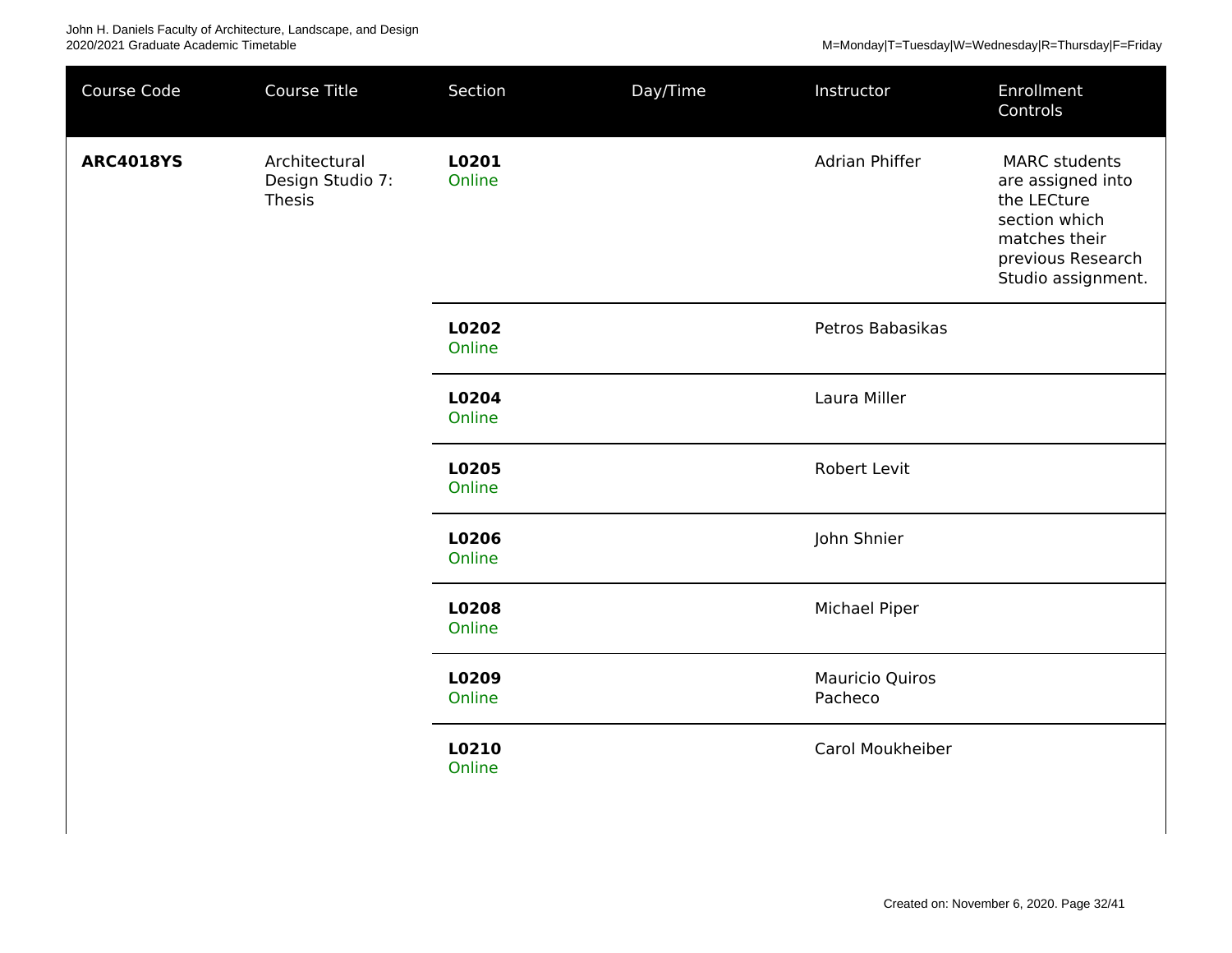| Course Code      | Course Title                                  | Section         | Day/Time                   | Instructor                                                     | Enrollment<br>Controls                                                                                                                |
|------------------|-----------------------------------------------|-----------------|----------------------------|----------------------------------------------------------------|---------------------------------------------------------------------------------------------------------------------------------------|
| <b>ARC4018YS</b> | Architectural<br>Design Studio:<br>Research 2 | L0101<br>Online | T 9am - 1pm, 2pm<br>$-6pm$ | Stephen Verderber                                              | <b>MARC</b> students<br>are assigned into<br>the LECture<br>section which<br>matches their<br>previous Research<br>Studio assignment. |
|                  |                                               | L0102<br>Online | <b>CANCELLED</b>           | <b>TBA</b>                                                     |                                                                                                                                       |
|                  |                                               | L0103<br>Online | T 9am - 1pm, 2pm<br>$-6pm$ | Laura Miller                                                   |                                                                                                                                       |
|                  |                                               | L0104<br>Online | <b>CANCELLED</b>           | <b>TBA</b>                                                     |                                                                                                                                       |
|                  |                                               | L0105<br>Online | T 9am - 1pm, 2pm<br>$-6pm$ | Lara Lesmes<br>Fredrik Hellberg                                |                                                                                                                                       |
|                  |                                               | L0106<br>Online | T 9am - 1pm, 2pm<br>$-6pm$ | George Baird                                                   |                                                                                                                                       |
|                  |                                               | L0107<br>Online | T 9am - 1pm, 2pm<br>$-6pm$ | Elisa Silva                                                    |                                                                                                                                       |
|                  |                                               | L0108<br>Online | T 9am - 1pm, 2pm<br>$-6pm$ | <b>Filipe Magalhaes</b><br>Ahmed Belkhodja<br>Ana Luisa Soares |                                                                                                                                       |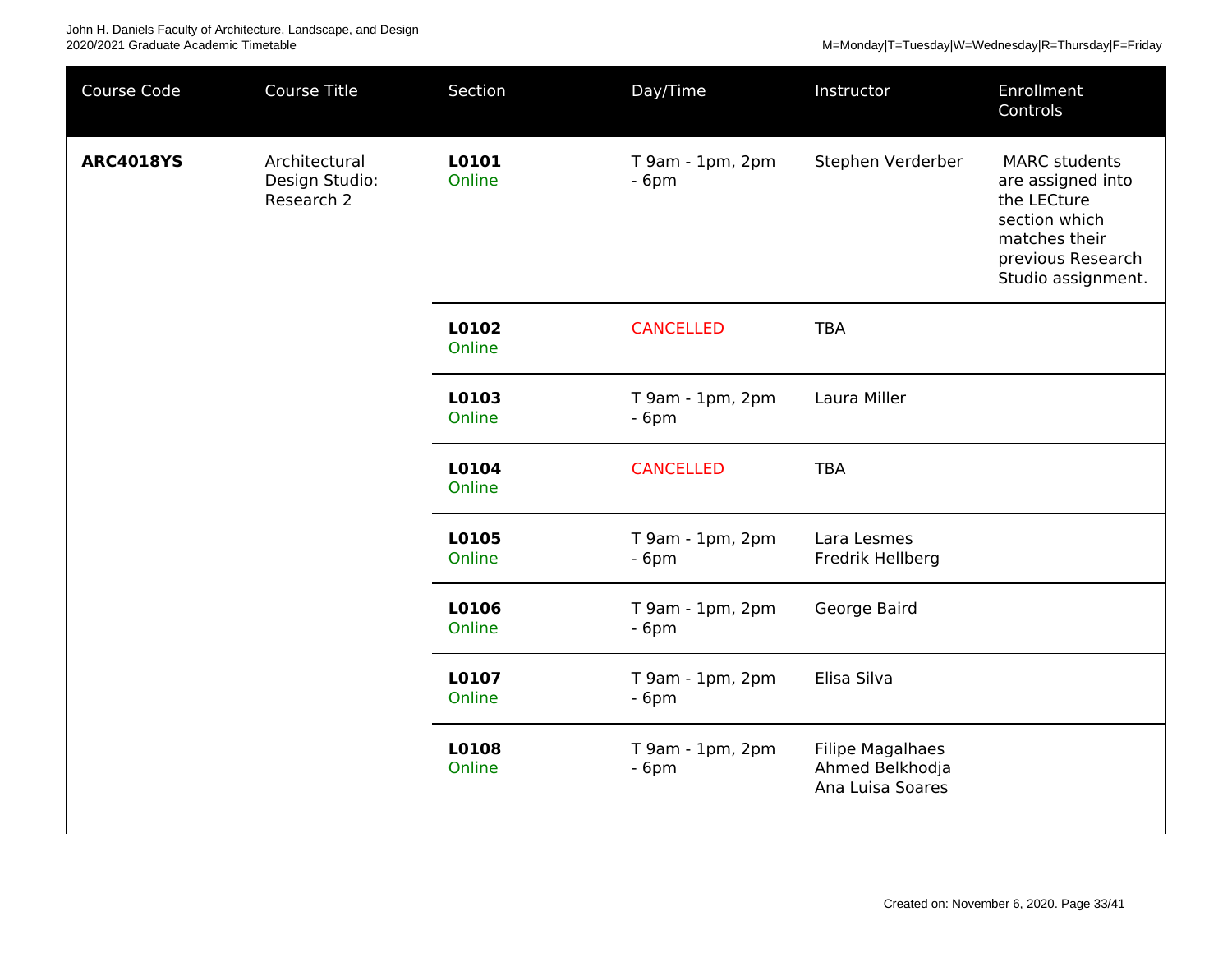| Course Code      | <b>Course Title</b>                                                                     | Section            | Day/Time                                  | Instructor                                                       | Enrollment<br>Controls |
|------------------|-----------------------------------------------------------------------------------------|--------------------|-------------------------------------------|------------------------------------------------------------------|------------------------|
|                  |                                                                                         | L0109<br>Online    | T 9am - 1pm, 2pm<br>$-6pm$                | Kelly Doran                                                      |                        |
|                  |                                                                                         | L0110<br>Online    | T 9am - 1pm, 2pm<br>$-6pm$                | <b>Gilles Saucier</b><br>Christian Joakim<br><b>Greg Neudorf</b> |                        |
| <b>ARC4501HS</b> | Elective - Selected<br>Topics in<br>Professional<br>Practice<br><b>Building Stories</b> | L9101<br>Online    | W 3pm - 6pm                               | Vivian Lee                                                       | P                      |
| <b>LAN1012YS</b> | Design Studio 2                                                                         | <b>Coordinator</b> |                                           | Liat Margolis                                                    |                        |
|                  |                                                                                         | L0101<br>Online    | M 9am - 1pm, 2pm<br>$-6pm$<br>R 2pm - 6pm | Liat Margolis<br><b>Elise Shelley</b><br><b>Terence Radford</b>  |                        |
| <b>LAN1022HS</b> | Visual<br>Communication 2                                                               | L0101<br>Online    | W 3pm - 6pm                               | Fadi Masoud                                                      |                        |
| <b>LAN1032HS</b> | <b>History Theory</b><br>Criticism 2                                                    | L0101<br>Online    | W 9am - 12pm                              | Georges Farhat                                                   |                        |
| <b>LAN1038HS</b> | Plants and Design<br>Ш                                                                  | L0101<br>Online    | F 9am - 12pm                              | Mark Laird                                                       |                        |
| <b>LAN1043HS</b> | Field Studies 2                                                                         | L0101<br>Online    |                                           | Jane Wolff                                                       |                        |

Created on: November 6, 2020. Page 34/41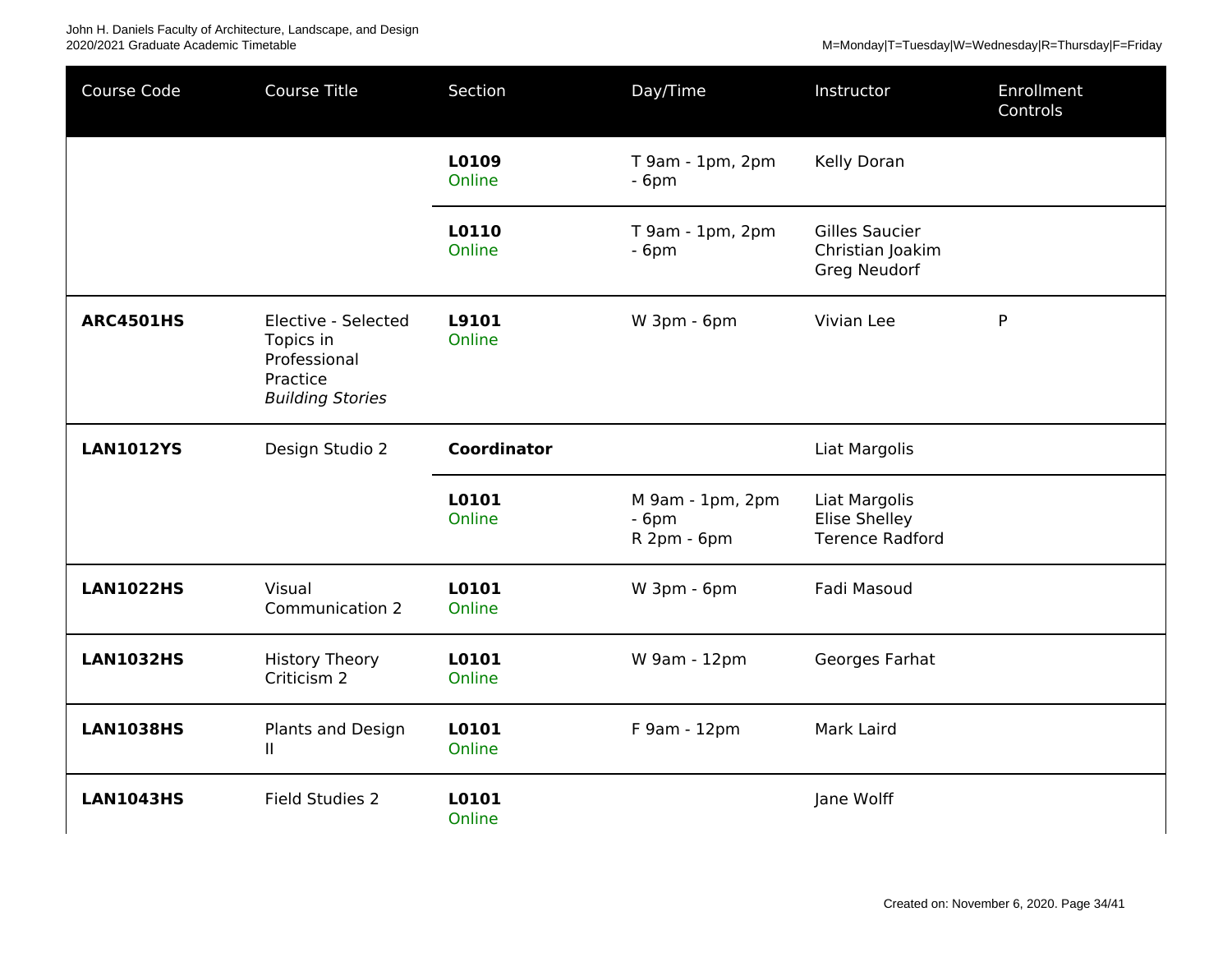| Course Code      | <b>Course Title</b>                     | Section            | Day/Time                                   | Instructor                                              | Enrollment<br>Controls                                                                                                                         |
|------------------|-----------------------------------------|--------------------|--------------------------------------------|---------------------------------------------------------|------------------------------------------------------------------------------------------------------------------------------------------------|
| <b>LAN1048HS</b> | Site Engineering II                     | L0101<br>Online    | F 9am - 12pm                               | <b>Elise Shelley</b>                                    |                                                                                                                                                |
| <b>LAN2014YS</b> | Design Studio 4                         | <b>Coordinator</b> |                                            | Behnaz Assadi                                           |                                                                                                                                                |
|                  |                                         | L0101<br>Online    | M 9am - 1pm, 2pm<br>$-6pm$<br>R 2pm - 6pm  | Behnaz Assadi<br><b>Todd Douglas</b>                    |                                                                                                                                                |
| <b>LAN2023HS</b> | Intermediate<br>Visual<br>Communication | L0101<br>Online    | R 9am - 12pm                               | Danijela Puric-<br>Mladenovic<br><b>Matthew Perotto</b> |                                                                                                                                                |
| <b>LAN2046HS</b> | Landscape Ecology<br>Ш.                 | L0101<br>Online    | T 9am - 12pm                               | Danijela Puric-<br>Mladenovic                           |                                                                                                                                                |
| <b>LAN2048HS</b> | Landscape<br>Hydrology II               | L0101<br>Online    | T 9am - 12pm                               | Jen Hill                                                |                                                                                                                                                |
| <b>LAN3017YS</b> | Design Studio<br>Thesis                 | <b>Coordinator</b> |                                            | Liat Margolis                                           |                                                                                                                                                |
|                  |                                         | L0101<br>Online    | T 2pm - 6pm, 9am<br>$-1pm$<br>$F2pm - 6pm$ | Liat Margolis                                           | All MLA students<br>are initially<br>enrolled in<br>LEC9999. The MLA<br>Director will assign<br>students to<br>individual lecture<br>sections. |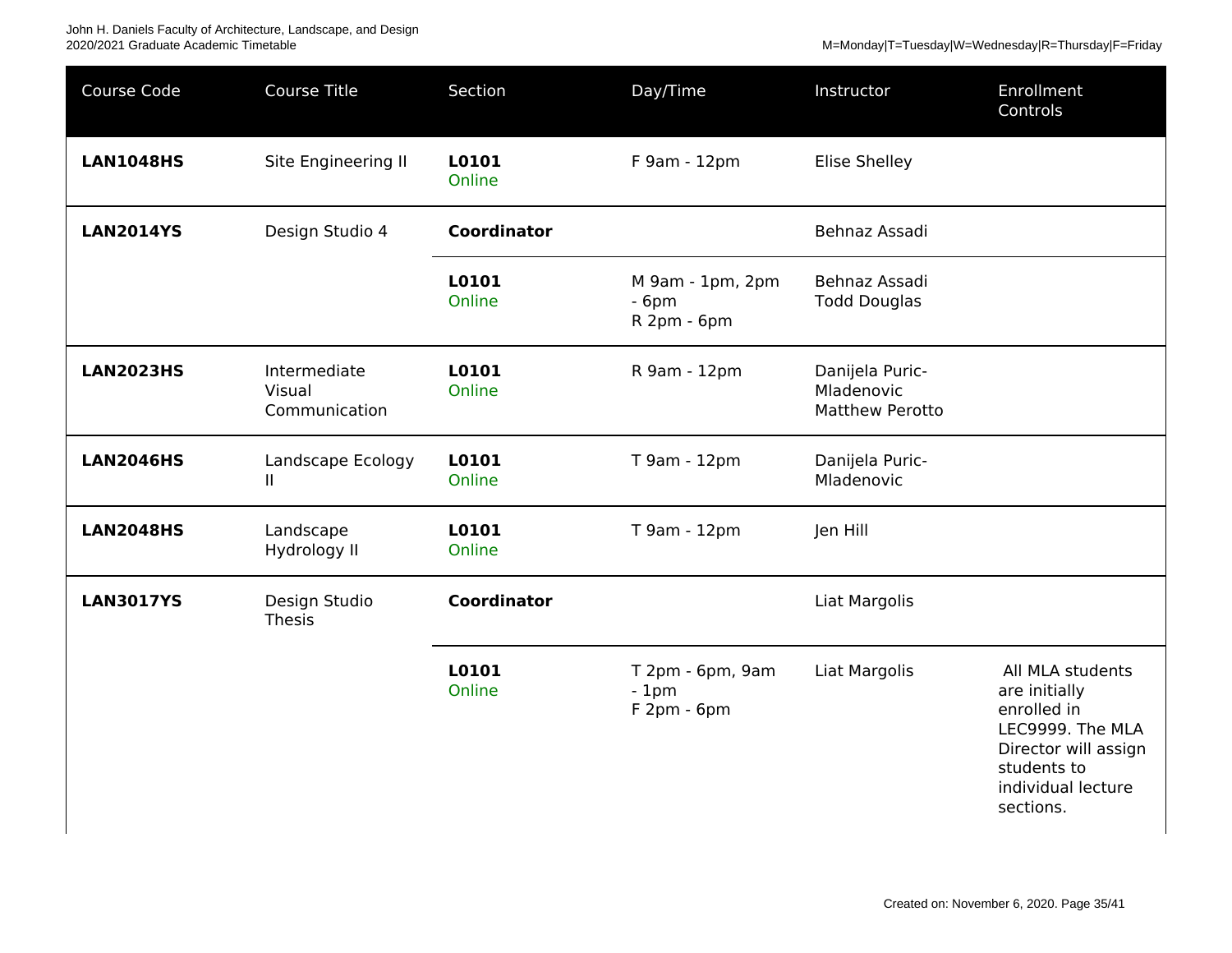| Course Code | Course Title | Section         | Day/Time                                     | Instructor             | Enrollment<br>Controls |
|-------------|--------------|-----------------|----------------------------------------------|------------------------|------------------------|
|             |              | L0102<br>Online | T 2pm - 6pm, 9am<br>$-1pm$<br>$F2pm - 6pm$   | Behnaz Assadi          |                        |
|             |              | L0103<br>Online | T 9am - 1pm, 2pm<br>$-6pm$<br>$F2pm - 6pm$   | Fadi Masoud            |                        |
|             |              | L0104<br>Online | T 9am - 1pm, 2pm<br>$-6pm$<br>$F2pm - 6pm$   | Peter North            |                        |
|             |              | L0105<br>Online | T 9am - 1pm, 2pm<br>$-6pm$<br>$F2pm - 6pm$   | Alissa North           |                        |
|             |              | L0106<br>Online | $T$ 9am - 1pm, 2pm<br>$-6pm$<br>$F2pm - 6pm$ | Jane Wolff             |                        |
|             |              | L0107<br>Online | T 9am - 1pm, 2pm<br>$-6pm$<br>F 2pm - 6pm    | <b>Elise Shelley</b>   |                        |
|             |              | L0108<br>Online | T 9am - 1pm, 2pm<br>$-6pm$<br>F 2pm - 6pm    | <b>Matthew Perotto</b> |                        |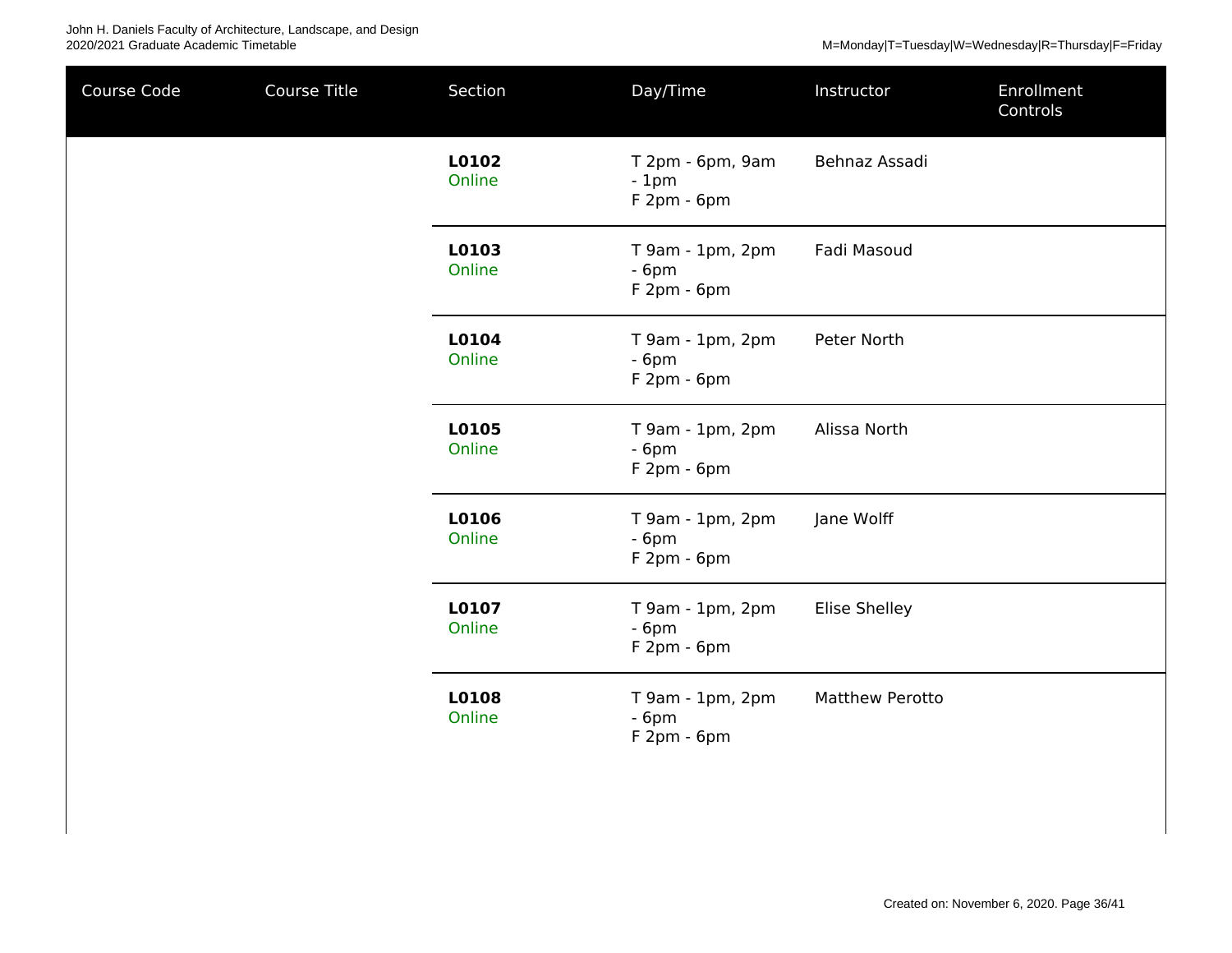| Course Code      | Course Title                                                                                                                    | Section         | Day/Time                                   | Instructor     | Enrollment<br>Controls |
|------------------|---------------------------------------------------------------------------------------------------------------------------------|-----------------|--------------------------------------------|----------------|------------------------|
|                  |                                                                                                                                 | L0109<br>Online | T 9am - 1pm, 2pm<br>$-6pm$<br>$F2pm - 6pm$ | Megan Esopenko |                        |
|                  |                                                                                                                                 | L0110<br>Online | T 9am - 1pm, 2pm<br>$-6pm$<br>$F2pm - 6pm$ | <b>TBA</b>     |                        |
| <b>LAN3039HS</b> | Independent Study<br>in Landscape<br>Architecture                                                                               | L0101<br>Online |                                            | <b>TBA</b>     |                        |
| <b>LAN3052HS</b> | Professional<br>Practice                                                                                                        | L0101<br>Online | W 9am - 12pm                               | Elise Shelley  |                        |
| <b>LAN3700HS</b> | Elective -<br>Landscape<br>Architecture<br><b>Topics: Society</b><br>Indigenous<br>Perspectives on<br>Landscapes                | L9101<br>Online | R 9am - 12pm                               | Doug Anderson  |                        |
| <b>LAN3800HS</b> | Elective -<br>Landscape<br>Architecture<br><b>Topics: Technology</b><br>Regenerative<br>Landscape<br>Technologies and<br>Design | L9101<br>Online | W 12pm - 3pm                               | Peter North    |                        |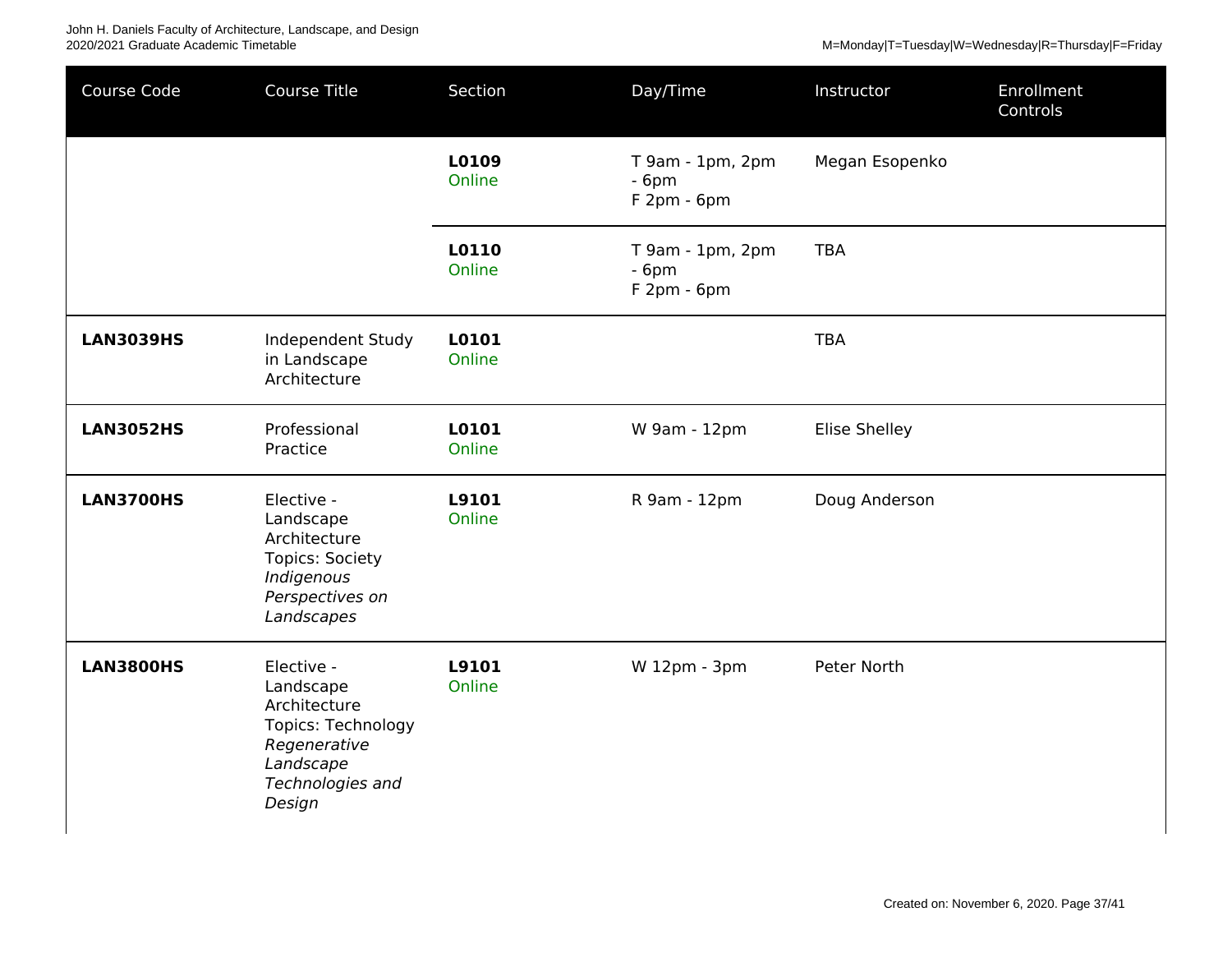| Course Code      | <b>Course Title</b>                                                                                                            | Section         | Day/Time                                   | Instructor                      | Enrollment<br>Controls |
|------------------|--------------------------------------------------------------------------------------------------------------------------------|-----------------|--------------------------------------------|---------------------------------|------------------------|
| <b>LAN3901HS</b> | Elective -<br>Landscape<br>Architecture<br>Topics: History,<br>Theory, Criticism<br>Modern to<br>Postmodernism in<br>Landscape | L9101<br>Online | W 12pm - 3pm                               | Alissa North                    |                        |
| <b>URD1012YS</b> | Urban Design<br><b>Studio Options</b>                                                                                          | L0101<br>Online | T 9am - 1pm, 2pm<br>$-6pm$<br>$F2pm - 6pm$ | Ken Greenberg<br>Simon Rabyniuk |                        |
|                  |                                                                                                                                | L0102<br>Online | <b>CANCELLED</b>                           | <b>TBA</b>                      |                        |
| <b>URD1044HS</b> | Urban Design and<br>Development                                                                                                | L0101<br>Online | M 6pm - 9pm                                | Robert Freedman                 |                        |
| <b>URD1503HS</b> | Elective - Selected<br>Topics in Urban<br>Design<br>Tabula non-rasa:<br>On Architecture,<br>Heritage and<br>Adaptation         | L9101<br>Online | R 12pm - 3pm                               | Nicolas Barrette                |                        |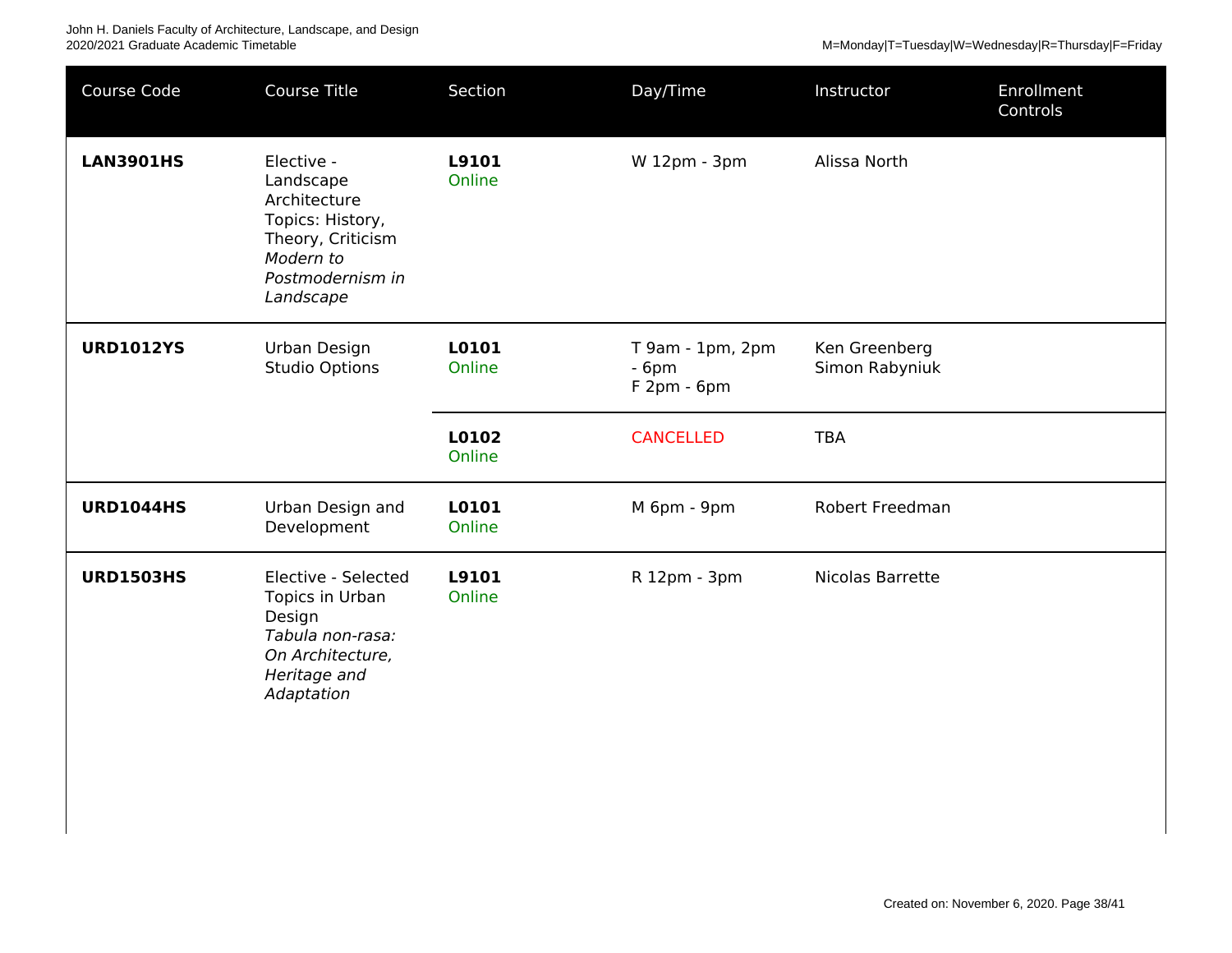John H. Daniels Faculty of Architecture, Landscape, and Design<br>2020/2021 Graduate Academic Timetable

M=Monday|T=Tuesday|W=Wednesday|R=Thursday|F=Friday

| Course Code      | <b>Course Title</b>                                                                                                   | Section         | Day/Time     | Instructor                                        | <b>Enrollment</b><br>Controls |
|------------------|-----------------------------------------------------------------------------------------------------------------------|-----------------|--------------|---------------------------------------------------|-------------------------------|
| <b>URD1505HS</b> | Elective - Selected<br>Topics in Urban<br>Design<br>Community<br>Consultation &<br>Urban                              | L9101<br>Online | W 12pm - 3pm | Lorne Cappe                                       |                               |
| <b>URD1508HS</b> | Elective - Selected<br>Topics in Urban<br>Design<br>The Public Street                                                 | L9101<br>Online | F 9am - 12pm | Kanwal Aftab                                      |                               |
| <b>URD1510HS</b> | Elective<br><b>Borders &amp;</b><br><b>Boundaries:</b><br>territoriality, urban<br>settings, and art as<br>a mediator | L9101<br>Online | F 9am - 12pm | Alfredo Landaeta<br>David Gouverneur<br>Ruth Mora |                               |
| <b>URD2015YS</b> | Urban Design<br><b>Studio Thesis</b>                                                                                  | L0101<br>Online |              | Angus Laurie<br>Mariana Leguia                    |                               |
| <b>URD2041HS</b> | <b>Business and Land</b><br>Use Planning in<br><b>Real Estate</b><br>Development                                      | L0101<br>Online | W 4pm - 6pm  | Peter Zimmerman                                   |                               |
| <b>VIS1003HS</b> | Interdisciplinary<br>Studio<br>Practicum/Critique<br>s II                                                             | L0101<br>Online | T 9am - 12pm | Charles<br>Stankievech                            |                               |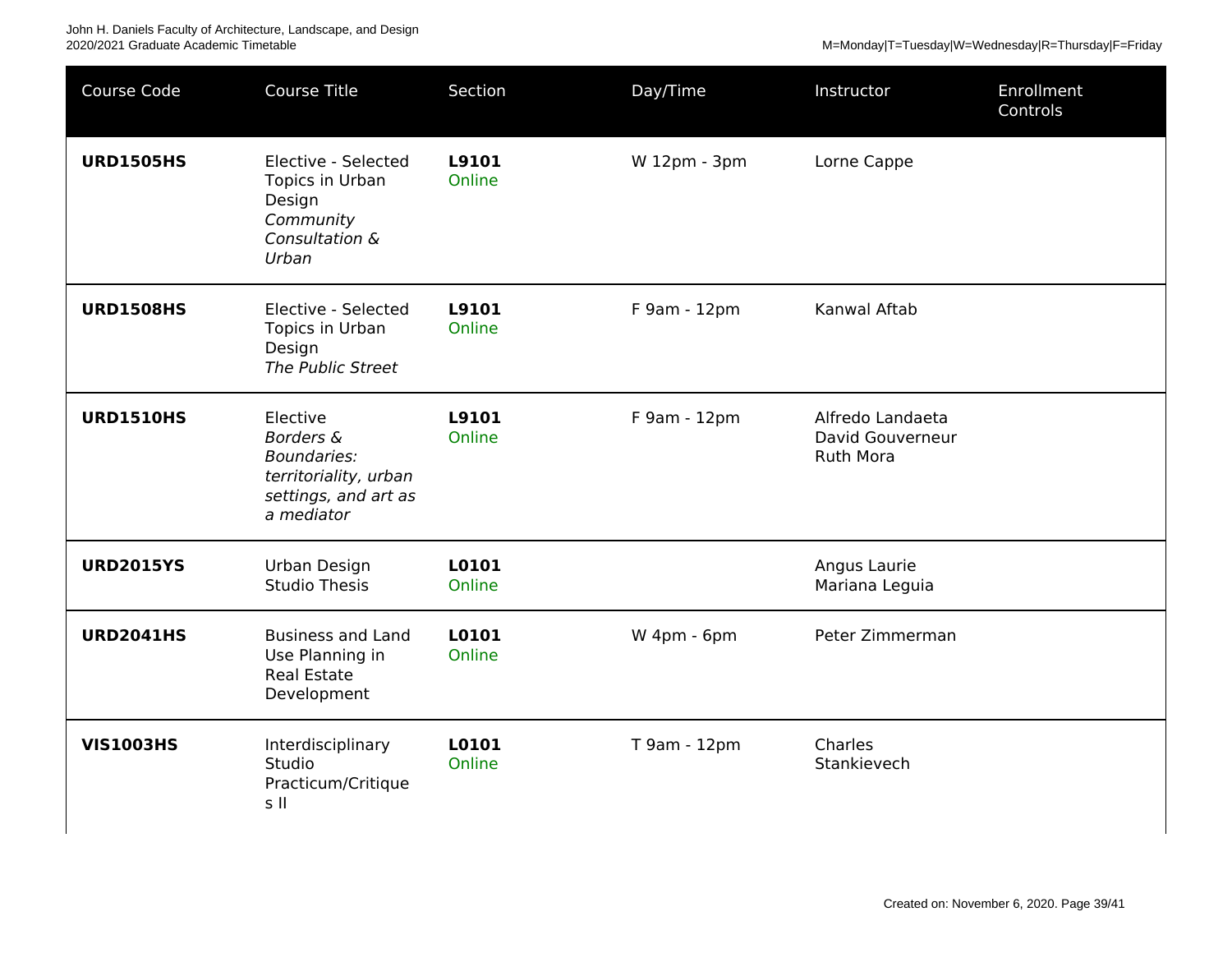John H. Daniels Faculty of Architecture, Landscape, and Design

2020/2021 Graduate Academic Timetable Metal Metal Metal Metal Metal Metal Metal Metal Metal Metal Metal Metal Metal Metal Metal Metal Metal Metal Metal Metal Metal Metal Metal Metal Metal Metal Metal Metal Metal Metal Meta

| Course Code      | Course Title                                                  | Section         | Day/Time     | Instructor             | Enrollment<br>Controls |
|------------------|---------------------------------------------------------------|-----------------|--------------|------------------------|------------------------|
| <b>VIS1005HS</b> | Artist in Residence                                           | L0101<br>Online |              | <b>TBA</b>             |                        |
| <b>VIS1020HS</b> | Contemporary Art:<br>Theory and<br>Criticism                  | L0101<br>Online | W 9am - 12pm | <b>TBA</b>             |                        |
| <b>VIS1102HS</b> | <b>MVS Curatorial</b><br>Research                             | L0101<br>Online | R 2pm - 5pm  | Barbara Fischer        |                        |
| <b>VIS2003YS</b> | <b>MVS Project</b>                                            | L0101<br>Online | T 9am - 12pm | Charles<br>Stankievech |                        |
| <b>VIS2101YS</b> | <b>MVS Curatorial</b><br><b>Studies Exhibition</b><br>Project | L0101<br>Online |              | Barbara Fischer        |                        |
| <b>VIS3001HS</b> | Advanced<br>Readings in Visual<br><b>Studies</b>              | L0101<br>Online |              | <b>TBA</b>             |                        |
| <b>VIS3002HS</b> | Advanced<br>Readings in<br><b>Curatorial Studies</b>          | L0101<br>Online |              | <b>TBA</b>             |                        |
| <b>VIS3003HS</b> | Special Topics in<br>Art and Culture                          | L0101<br>Online |              | <b>TBA</b>             |                        |
| Fall-Winter - Y  |                                                               |                 |              |                        |                        |